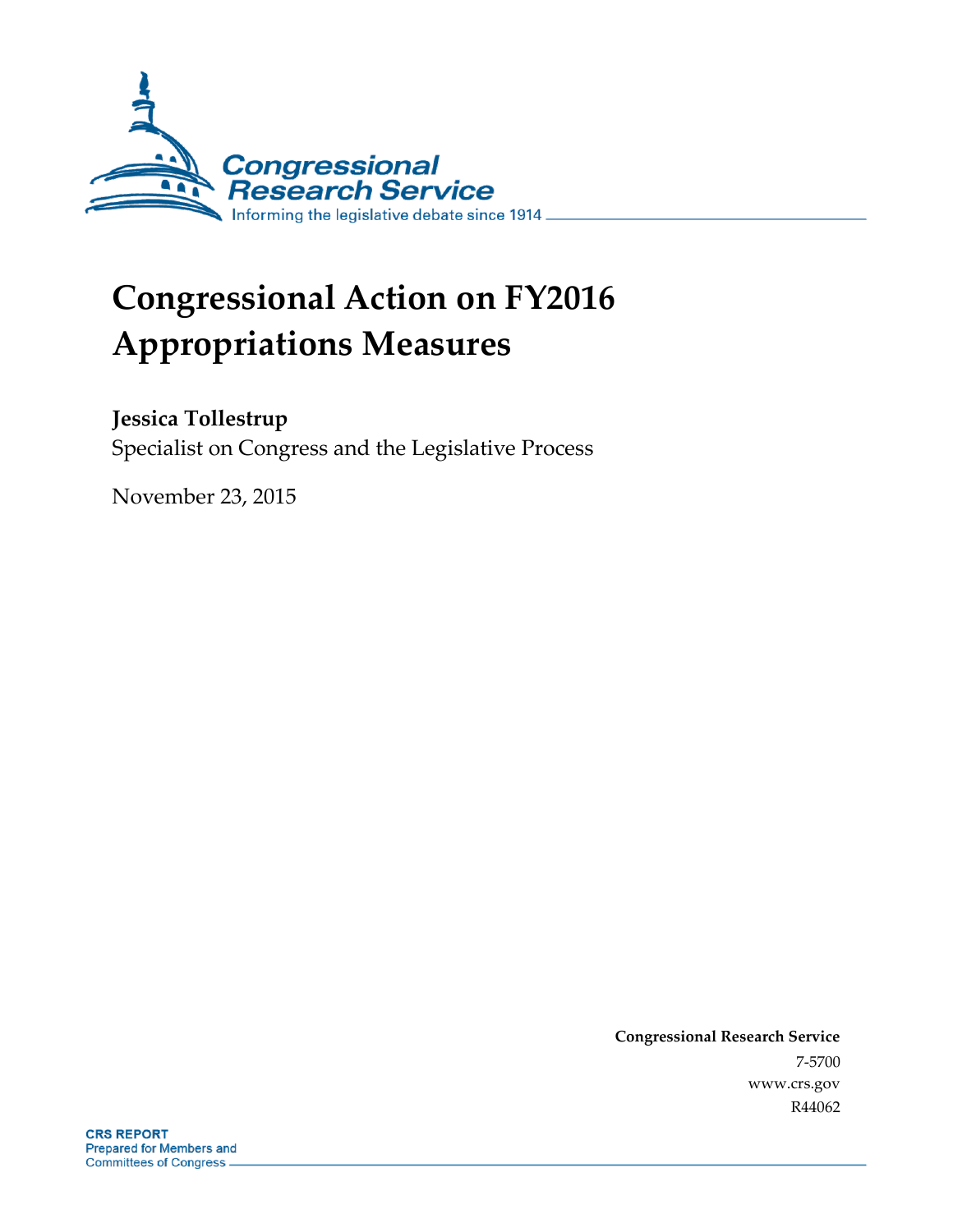# **Summary**

This report provides information on the congressional consideration of the FY2016 regular appropriations bills and the FY2016 continuing resolution (CR). It also discusses the statutory and procedural budget enforcement framework for FY2016 appropriations. It will address the congressional consideration of FY2016 supplemental appropriations if any such consideration occurs.

For all types of appropriations measures, discretionary spending budget enforcement under the congressional budget process has two primary sources. The first is the discretionary spending limits that are derived from the Budget Control Act of 2011 (P.L. 112-25). The second source of budget enforcement is associated with the budget resolution. It imposes limits on both the total spending under the jurisdiction of the Appropriations Committees (referred to as a "302(a) allocation") as well as spending under the jurisdiction of each of the Appropriations subcommittees (referred to as "302(b) suballocations"). Certain spending is effectively not subject to these statutory and procedural limits, such as spending which is designated as "Overseas Contingency Operations/Global War on Terrorism" (OCO/GWOT) and "disaster relief."

Disagreement over the appropriate level of discretionary spending—as well as its distribution between defense and nondefense activities—has significantly affected the focus of the FY2016 appropriations process. The FY2016 budget resolution (S.Con.Res. 11) that was adopted by Congress provided a 302(a) allocation for the Appropriations Committees that was consistent with the statutory discretionary spending limits set in the Budget Control Act. However, the budget resolution also allowed for those funds to be supplemented by additional OCO/GWOT spending at a higher level than the amount requested by the President. On November 2, new levels for discretionary spending were established through the enactment of the Bipartisan Budget Act of 2015 (BBA 2015; H.R. 1314; P.L. 114-74). The BBA 2015 raises both the defense and nondefense statutory discretionary spending limits for FY2016 and FY2017 and specifies an expected level for the OCO/GWOT spending adjustment for each of those fiscal years.

As of the date of this report, both the House and Senate Appropriations Committees have reported all 12 regular appropriations bills for FY2016. The House has passed six of these—Energy-Water (H.R. 2028); Military Construction-VA (H.R. 2029); Legislative Branch (H.R. 2250); Commerce-Justice-Science (H.R. 2578); Transportation-HUD (H.R. 2577); and Defense (H.R. 2685). The Senate has passed one regular appropriations bill—Military Construction-VA.

Because none of the regular appropriations bills was expected to become law by the start of the fiscal year, a CR was enacted to provide temporary appropriations until December 11 (H.R. 719; P.L. 114-53).

This report will be updated periodically during the FY2016 appropriations process.

For information on the current status of FY2016 appropriations measures, see the CRS Appropriations Status Table: FY2016, at http://www.crs.gov/Pages/ AppropriationsStatusTable.aspx.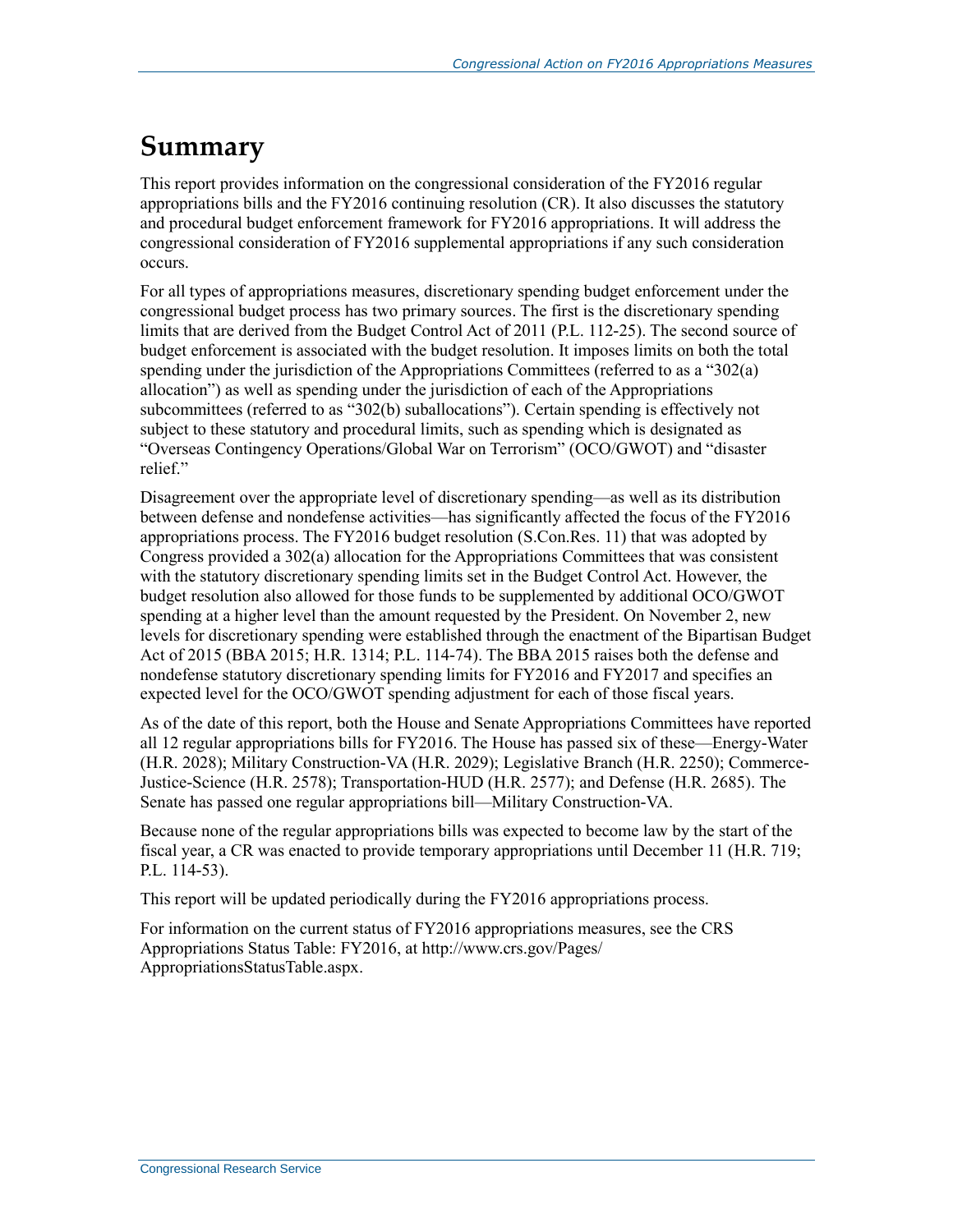# **Contents**

| Levels of Discretionary Spending Proposed in the President's Budget Submission  7 |
|-----------------------------------------------------------------------------------|
|                                                                                   |
| "Current Law" Discretionary Spending Limits Established by the Bipartisan         |
|                                                                                   |
|                                                                                   |
|                                                                                   |
|                                                                                   |
|                                                                                   |
|                                                                                   |
|                                                                                   |
|                                                                                   |
|                                                                                   |
|                                                                                   |
|                                                                                   |
|                                                                                   |

## **Tables**

| Table 3. 302(b) Suballocations to the Appropriations Subcommittees of FY2016             |  |
|------------------------------------------------------------------------------------------|--|
| Table 4. FY2016 Regular Appropriations Bills: House Appropriations Committee Action 11   |  |
| Table 5. FY2016 Regular Appropriations Bills: House Initial Consideration 12             |  |
| Table 6. FY2016 Regular Appropriations Bills: Senate Appropriations Committee Action  13 |  |
| Table 7. FY2016 Regular Appropriations Bills: Senate Initial Consideration  14           |  |

## **Contacts**

|--|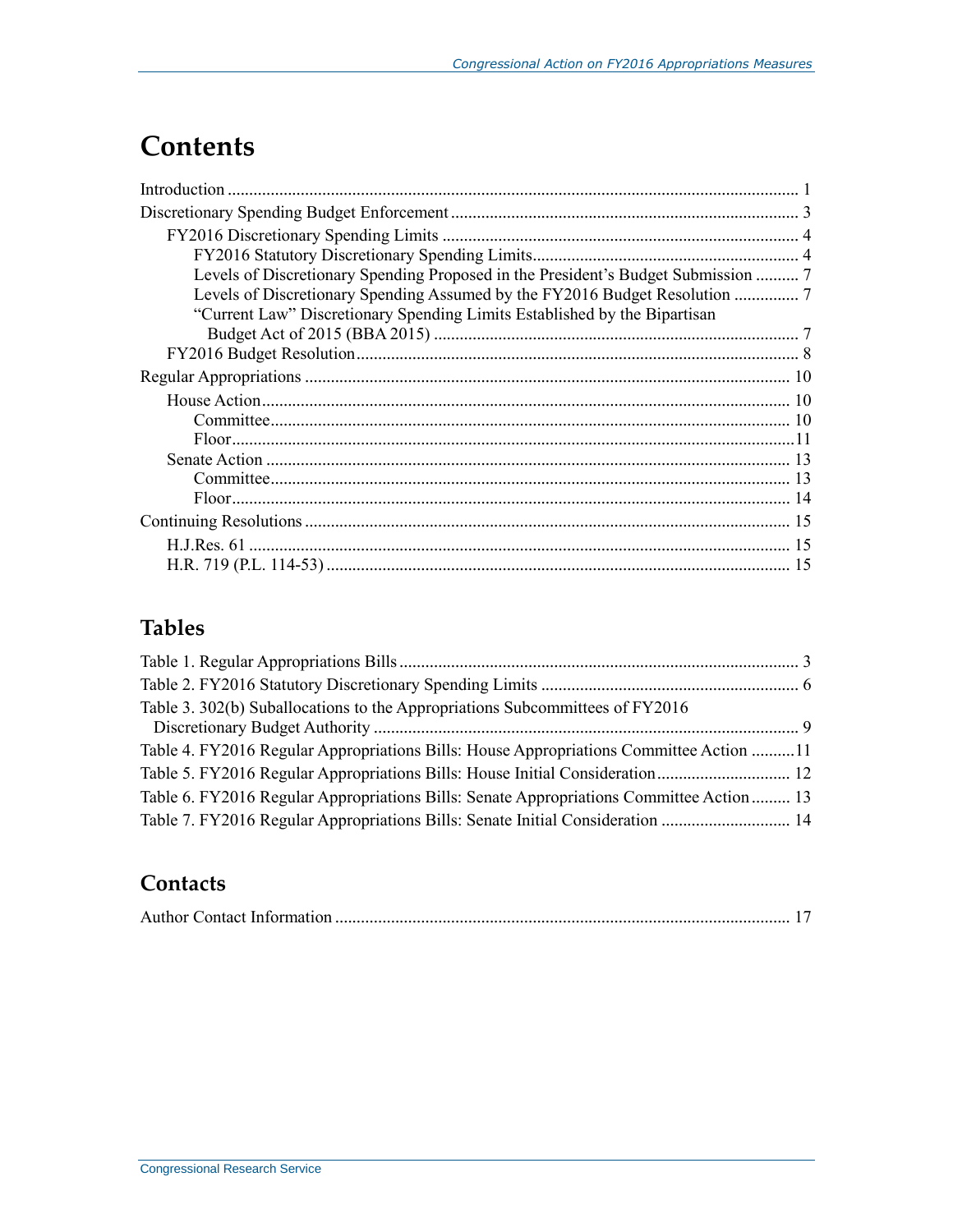# **Introduction**

 $\overline{a}$ 

Congress uses an annual appropriations<sup>1</sup> process to provide discretionary spending for federal government agencies.<sup>2</sup> The responsibility for drafting legislation to provide for such spending is currently divided among 12 appropriations subcommittees in each chamber, each of which is tasked with reporting a *regular appropriations* bill to cover all programs under its jurisdiction. (The titles of these 12 bills, which correspond to their respective subcommittees, are listed in **[Table 1](#page-5-0)** at the end of this section.) The timetable associated with the annual appropriations process requires the enactment of all regular appropriations bills prior to the beginning of the fiscal year (October 1).<sup>3</sup> If regular appropriations are not enacted by that deadline, one or more *continuing resolutions* (CRs) may be enacted to provide interim funding authority until all regular appropriations bills are completed or the fiscal year ends.<sup>4</sup> During the fiscal year, *supplemental appropriations* may also be enacted to provide funds in addition to those in regular appropriations acts or CRs. 5

Amounts provided in appropriations acts are subject to limits, both procedural and statutory, which are enforced through mechanisms such as points of order and sequestration. Disagreement over the appropriate level of discretionary spending—as well as its distribution between defense and nondefense activities—significantly affected the focus of the FY2016 appropriations process. While the Bipartisan Budget Act of 2013 (P.L. 113-67) revised the statutory discretionary spending limits to allow higher spending in FY2014 and FY2015, that agreement did not alter the calculation for the FY2016 limits. As a consequence, the FY2016 limits were generally less than 1% higher than both the FY2014 and FY2015 limits.<sup>6</sup> In the FY2016 budget submission, the President proposed raising both the defense and nondefense limits. The congressional budget resolution (S.Con.Res. 11) took a different approach in that it assumed FY2016 discretionary spending at the level allowed by the limits at that time but also allowed additional spending

<sup>&</sup>lt;sup>1</sup> An appropriation is a type of budget authority. *Budget authority* is authority provided by federal law to enter into contracts or other financial *obligations* that will result in immediate or future expenditures (or *outlays*) involving federal government funds. For a further explanation of these terms, see Government Accountability Office, *A Glossary of Terms Used in the Federal Budget Process*, GAO-05-734SP, September 2005, pp. 20-21, http://www.gao.gov/.

<sup>&</sup>lt;sup>2</sup> The congressional budget process distinguishes between discretionary spending, which is controlled through appropriations acts, and direct (or mandatory) spending, which is controlled through permanent law. In FY2014, discretionary spending comprised about 33% of federal government spending (Congressional Budget Office [CBO], *Updated Budget Projections: Fiscal Years 2015 to 2025*, Table 1, https://www.cbo.gov/publication/49973). The annual appropriations process is also used to provide appropriations necessary to finance certain direct spending programs that lack a funding source in the authorizing statute. Such "appropriated mandatory" or "appropriated entitlement" spending is discussed in CRS Report RS20129, *Entitlements and Appropriated Entitlements in the Federal Budget Process*, by Bill Heniff Jr.

<sup>&</sup>lt;sup>3</sup> These bills may be considered and enacted separately or as part of a consolidated or "omnibus" appropriations measure, where two or more of the regular bills are combined into one legislative vehicle. For further information, see CRS Report RL32473, *Omnibus Appropriations Acts: Overview of Recent Practices*, by Jessica Tollestrup.

<sup>4</sup> Continuing appropriations acts are often referred to as "continuing resolutions" because they usually provide continuing appropriations in the form of a joint resolution rather than a bill.

<sup>5</sup> For further information about the annual appropriations process, see CRS Report R42388, *The Congressional Appropriations Process: An Introduction*, by Jessica Tollestrup.

<sup>6</sup> The discretionary spending limit for defense spending was \$520,464,000,000 for FY2014, was \$521,272,000,000 for FY2015, and is \$523,091,000,000 for FY2016. The nondefense limit was \$491,773,000,000 for FY2014, was \$492,356,000,000 for FY2015, and is \$493,491,000,000 for FY2016. For a discussion of the FY2014 and FY2015 appropriations process, including negations with regard to the level of those spending limits, see CRS Report R43338, *Congressional Action on FY2014 Appropriations Measures*, by Jessica Tollestrup; and CRS Report R43776, *Congressional Action on FY2015 Appropriations Measures*, by Jessica Tollestrup.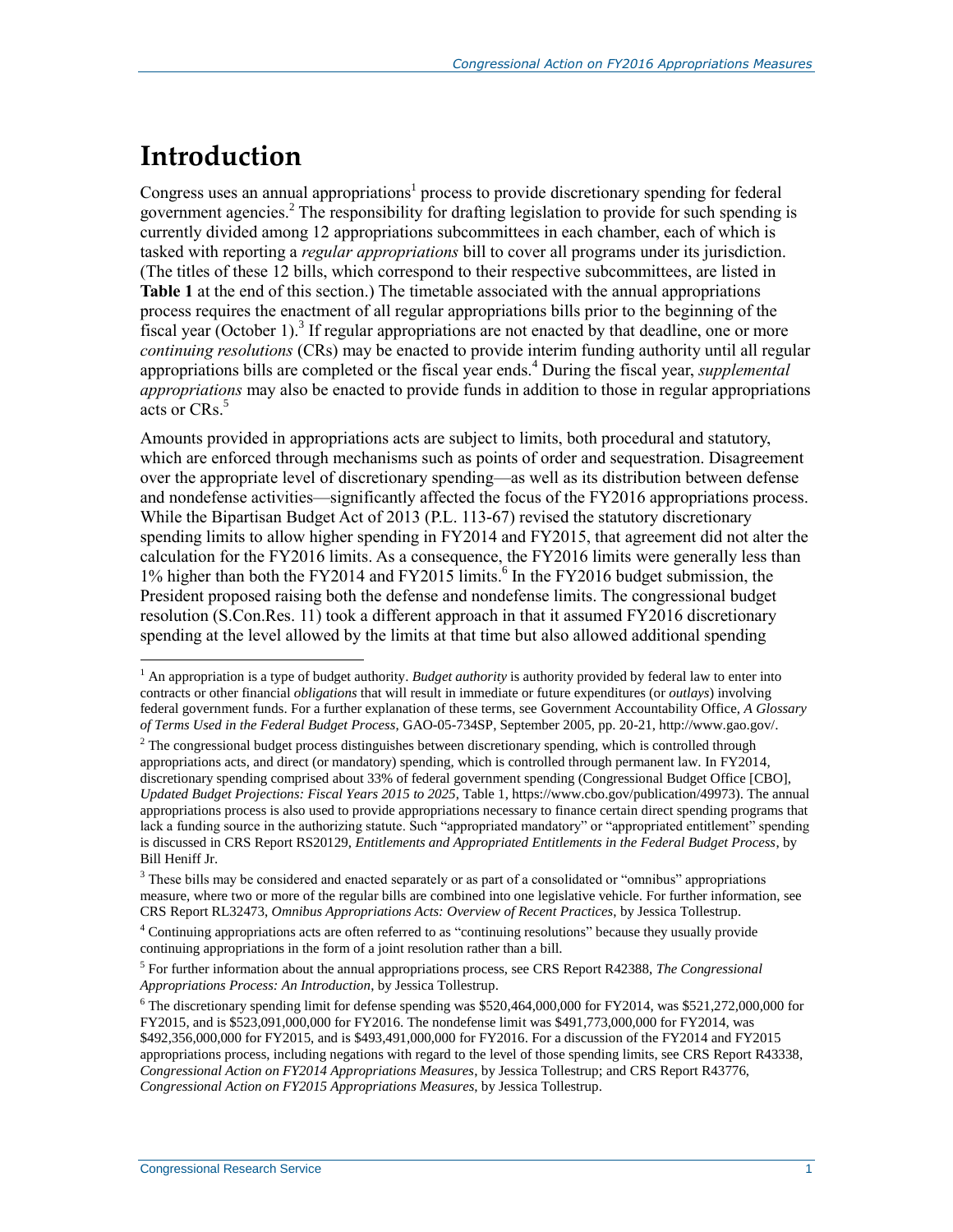(largely in the defense category) that was effectively not subject to the statutory spending limits.<sup>7</sup> This additional spending was proposed at a higher level than the amount requested by the President. This disagreement as to the level of discretionary spending was ultimately resolved through the enactment of the Bipartisan Budget Act of 2015 on November 2, 2015 (BBA 2015; H.R. 1314; P.L. 114-74). The BBA 2015 raised both the defense and nondefense statutory discretionary spending limits for FY2016 and FY2017 and specified an expected level for the "Overseas Contingency Operations/Global War on Terrorism" (OCO/GWOT) spending adjustment for each of those fiscal years. The enactment of annual appropriations subject to those limits has yet to occur.

Consideration of FY2016 regular appropriations bills in the House began on April 15, 2015, with subcommittee approval of the Energy-Water (H.R. 2028) and Military Construction-VA (H.R. 2029) appropriations bills. Since that time, all 12 regular appropriations bills have been reported from committee, and six of those have passed the House. About a month after committee action began in the House, the Senate began its consideration of FY2016 appropriations measures with the subcommittee approval of the Energy-Water and Military Construction-VA appropriations bills, on May 19. The Senate Appropriations Committee subsequently reported all 12 regular appropriations bills. On June 18, the Senate rejected a motion to invoke cloture on the motion to proceed to the Department of Defense appropriations bill (H.R. 2685). Since that time, the Senate voted not to invoke cloture on motions to proceed to the Defense, Military Construction-VA, and Energy-Water appropriations bills. However, on November 5, the Senate agreed to proceed to consider the Military Construction-VA appropriations bill and passed that bill on November 10. The Senate proceeded to consider the Transportation-HUD appropriations bill (H.R. 2577) on November 18 but has not completed that consideration as of the date of this report.

Because none of the FY2016 regular appropriations bills became law by the start of the fiscal year, a CR was enacted to provide continuing appropriations until December 11 (H.R. 719; P.L. 114-53). (Prior to the final consideration and enactment of H.R. 719, Senate legislative action related to FY2016 continuing appropriations occurred on a different legislative vehicle, H.J.Res. 61.)

This report provides background and analysis of congressional action related to the FY2016 appropriations process. The first section discusses the status of discretionary budget enforcement for FY2016, including the statutory spending limits and allocations associated with the congressional budget resolution. The second section provides information on the consideration of regular appropriations bills. Further information with regard to the FY2016 regular appropriations bills is provided in the various CRS reports that analyze and compare the components of the President's budget submission and the relevant congressional appropriations proposals.<sup>8</sup>

This report will be updated periodically during the FY2016 appropriations process.

For information on the current status of FY2016 appropriations measures, see the CRS Appropriations Status Table: FY2016, at http://www.crs.gov/Pages/ AppropriationsStatusTable.aspx.

 $\overline{a}$ <sup>7</sup> This additional spending is primarily for "Overseas Contingency Operations/Global War on Terrorism." This is discussed further in the report section titled ["Discretionary Spending Budget Enforcement."](#page-5-1)

<sup>&</sup>lt;sup>8</sup> See, for example, the CRS reports listed on the FY2016 CRS Appropriations Status Table, available at http://www.crs.gov/Pages/AppropriationsStatusTable.aspx.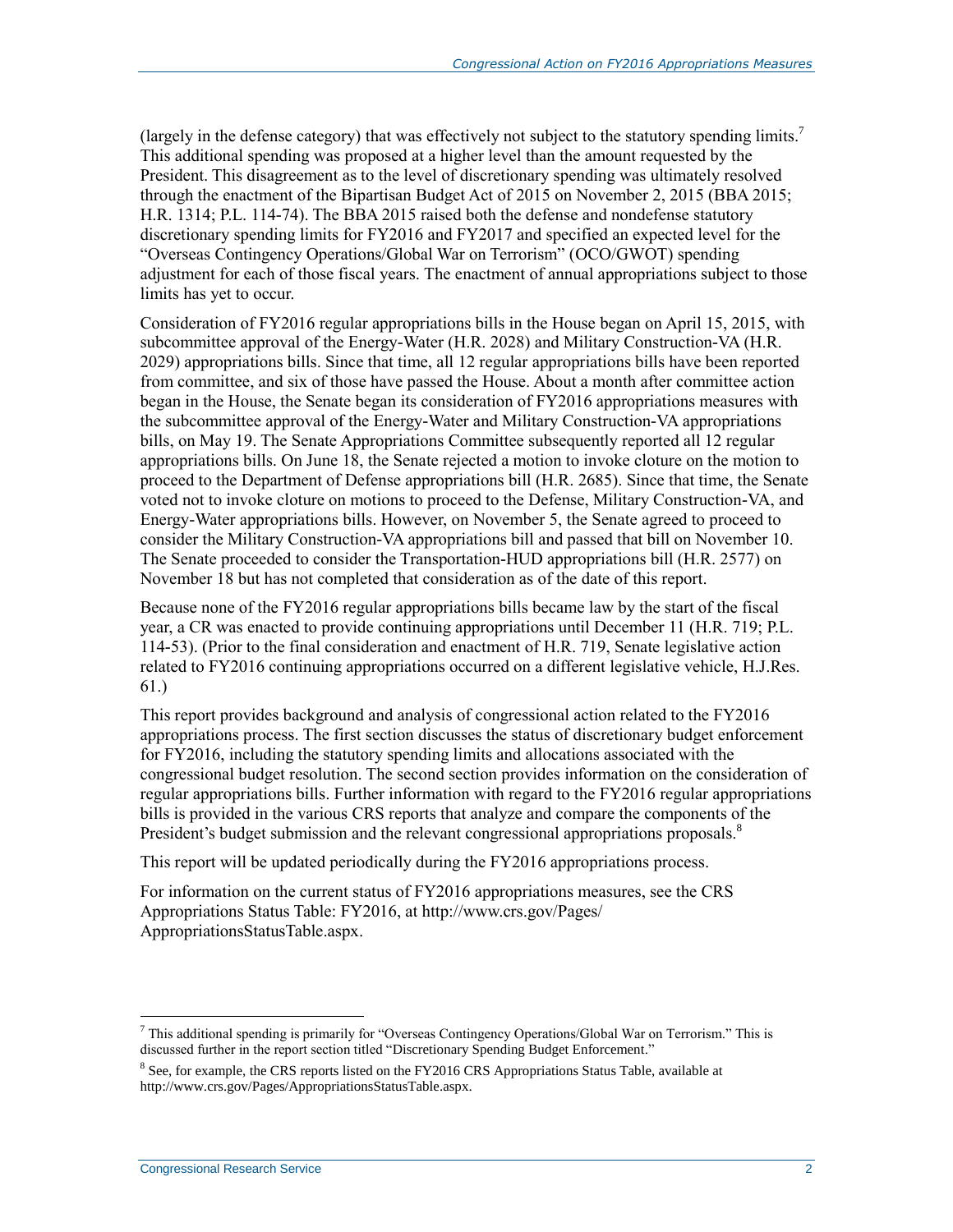<span id="page-5-0"></span>

| <b>Regular Appropriations Bill Title</b>                                                       | <b>Abbreviated Title</b>             |
|------------------------------------------------------------------------------------------------|--------------------------------------|
| Agriculture, Rural Development, Food and Drug Administration, and<br><b>Related Agencies</b>   | Agriculture (AG)                     |
| Commerce, Justice, Science, and Related Agencies                                               | Commerce-Justice-Science (CJ)        |
| Department of Defense                                                                          | Defense (DOD)                        |
| Energy and Water Development and Related Agencies                                              | Energy-Water (E&W)                   |
| <b>Financial Services and General Government</b>                                               | Financial Services (FSGG)            |
| Department of Homeland Security                                                                | Homeland Security (DHS)              |
| Departments of the Interior, Environment, and Related Agencies                                 | Interior (INT)                       |
| Departments of Labor, Health and Human Services, and Education, and<br><b>Related Agencies</b> | Labor-HHS-Education (LHHS)           |
| Legislative Branch                                                                             | Legislative Branch (Leg. Branch)     |
| Military Construction and Veterans Affairs, and Related Agencies                               | Military Construction-VA (MilCon-VA) |
| Department of State, Foreign Operations, and Related Programs                                  | State-Foreign Operations (S-FOps)    |
| Transportation, Housing and Urban Development, and Related Agencies                            | Transportation-HUD (THUD)            |

#### **Table 1. Regular Appropriations Bills**

# <span id="page-5-1"></span>**Discretionary Spending Budget Enforcement**

The framework for budget enforcement of discretionary spending under the congressional budget process has both statutory and procedural elements. The statutory elements are the discretionary spending limits derived from the Budget Control Act of 2011 (BCA; P.L. 112-25). The procedural elements are primarily associated with the budget resolution. It limits both the total spending under the jurisdiction of the Appropriations Committee, as well as spending under the jurisdiction of each appropriations subcommittee.

In addition, pursuant to Section 251(b) of the Balanced Budget and Emergency Deficit Control Act of 1985 (BBEDCA), certain spending is effectively exempt from these statutory and procedural spending limits because the limits are adjusted upward to accommodate that spending.<sup>9</sup> Such spending includes budget authority specifically designated as emergency requirements, OCO/GWOT, disaster relief, and particular amounts of budget authority for certain program integrity initiatives.<sup>10</sup> Since the enactment of the BCA in 2011, the vast majority of adjustments pursuant to Section 251(b) have been for budget authority designated as  $OCO/GWOT<sup>11</sup>$  Such adjustments have allowed for additional budget authority (largely in the

<sup>&</sup>lt;sup>9</sup> Procedures to adjust the statutory discretionary limits are also provided in §251(b) of the BBEDCA. Procedures to adjust the limits associated with the budget resolution are in §314 of the Congressional Budget Act (CBA).

<sup>10</sup> For further information about these adjustments to the spending limits, see CRS Report R42388, *The Congressional Appropriations Process: An Introduction*, by Jessica Tollestrup, pp. 20-22.

<sup>&</sup>lt;sup>11</sup> Most recently, in FY2015, enacted OCO/GWOT-designated budget authority was \$73.692 billion. Enacted budget authority in all the other adjustments listed above was \$13.418 billion. CBO, *Fiscal Year 2015 Current Status of Discretionary Appropriation As of March 13, 2015*, http://www.cbo.gov/sites/default/files/cbofiles/attachments/45384- BY2015\_DiscretionaryCurrentStatus.pdf.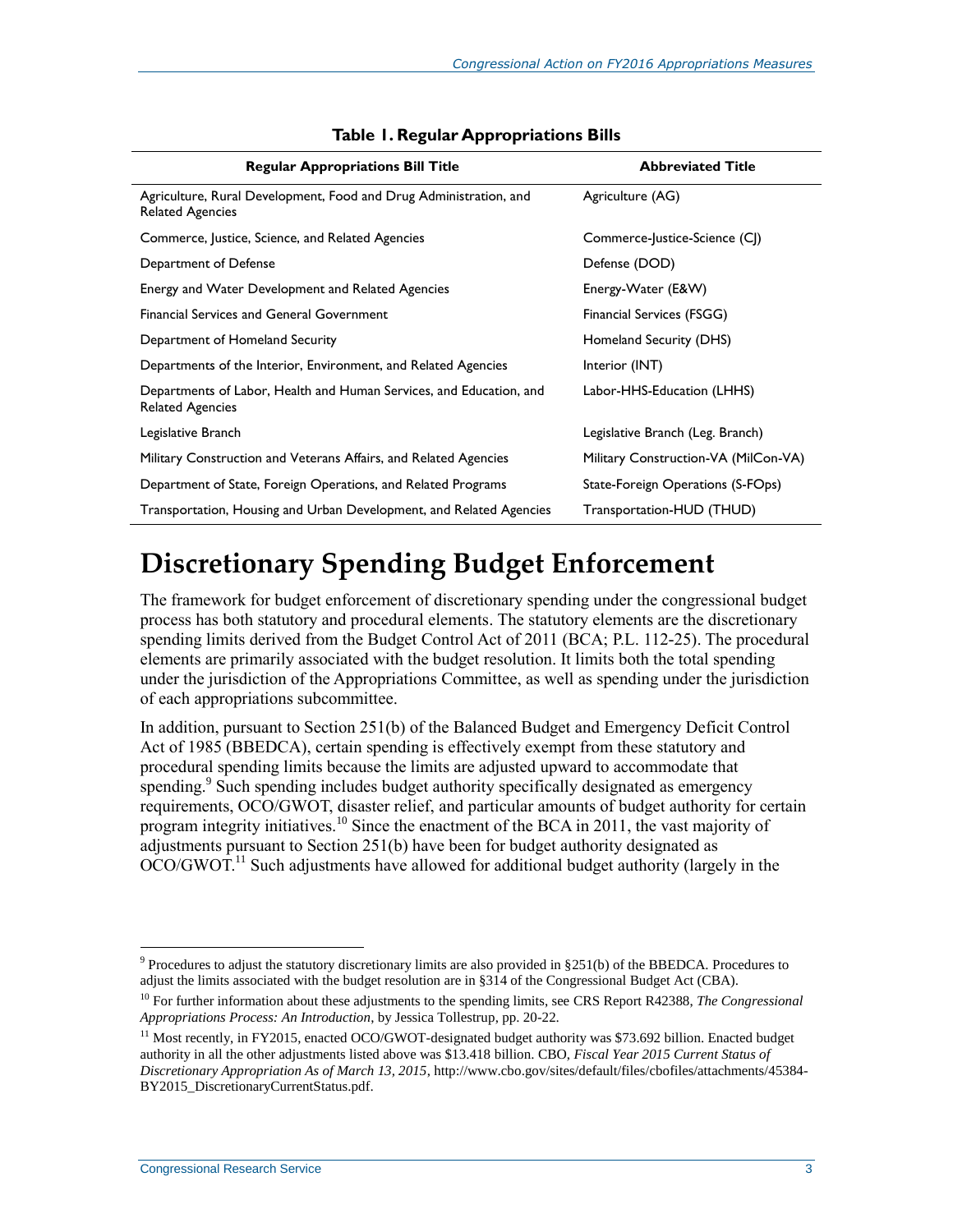defense category) for expenses associated with overseas operations, such as those in Iraq and Afghanistan, as well as other related purposes.<sup>12</sup>

## **FY2016 Discretionary Spending Limits**

The FY2016 appropriations process, as noted earlier, has been affected by disagreement over the appropriate level of discretionary spending, as well as its distribution between defense and nondefense activities. The BCA established statutory spending limits for FY2016. However, the President proposed revisions to those limits in his FY2016 budget request. In addition, the FY2016 budget resolution establishes certain procedurally enforceable limits on discretionary spending that are related to the levels of the BCA limits. **[Table 2](#page-8-0)** displays the initial BCA limits, the revised BCA limits, and proposed limits for FY2016, compared to the limits that were in effect for FY2014 and FY2015. It also displays the current law defense and nondefense spending levels that were ultimately established through the enactment of the BBA 2015.

### **FY2016 Statutory Discretionary Spending Limits**

The BCA imposes separate limits on defense and nondefense discretionary spending for each of the fiscal years from FY2012 through FY2021. The defense category includes all discretionary spending under budget function 050 (defense); the nondefense category includes discretionary spending in the other budget functions.<sup>13</sup> In order to require additional budgetary savings, the BCA included procedures to lower the level of the initial spending limits for each fiscal year.<sup>14</sup> The Office of Management and Budget (OMB) calculates the amount by which each initial limit for the upcoming fiscal year is to be lowered, and announces the amount of the lowered limits in a "preview report" at the same time that the President's budget is submitted.<sup>15</sup>

If discretionary spending is enacted in excess of a statutory limit, the BCA requires the level of spending to be brought into conformance through "sequestration," which involves largely acrossthe-board cuts to non-exempt spending in the category of the limit that was breached (i.e., defense or nondefense).<sup>16</sup> Once discretionary spending is enacted, OMB evaluates that spending relative to the spending limits and determines whether sequestration is necessary. For FY2016 discretionary spending, the first such evaluation (and any necessary enforcement) is to occur within 15 calendar days after the 2015 congressional session adjourns sine die.<sup>17</sup> For any FY2016

<sup>12</sup> For background on OCO/GWOT spending, see CRS Report RL33110, *The Cost of Iraq, Afghanistan, and Other Global War on Terror Operations Since 9/11*, by Amy Belasco; and CRS In Focus IF10143, *Foreign Affairs Overseas Contingency Operations (OCO): Background and Current Status*, by Susan B. Epstein.

<sup>13</sup> For further information with regard to budget functions, see CRS Report 98-280, *Functional Categories of the Federal Budget*, by Bill Heniff Jr.

<sup>&</sup>lt;sup>14</sup> The lowering of the limits for each fiscal year was triggered when the joint committee process provided for in the BCA did not result in the enactment of legislation to achieve a targeted level of spending reductions. See CRS Report R41965, *The Budget Control Act of 2011*, by Bill Heniff Jr., Elizabeth Rybicki, and Shannon M. Mahan.

<sup>&</sup>lt;sup>15</sup> The procedures for lowering these limits are in §251A of the BBEDCA. For a description of these procedures, see Office of Management and Budget (OMB), *Sequestration Preview Report to the President and Congress for Fiscal Year 2016*, February 2, 2015 (hereinafter "FY2016 OMB Preview Report"), https://www.whitehouse.gov/sites/default/ files/omb/assets/legislative\_reports/sequestration/2016\_sequestration\_preview\_report\_president.pdf.

<sup>&</sup>lt;sup>16</sup> Enforcement of the statutory discretionary spending limits may occur through points of order that are raised during House or Senate floor consideration of appropriations measures. Such points of order may be raised under §314(f) of the CBA against any bill, joint resolution, amendment, motion, or conference report that would cause the discretionary spending limits to be exceeded. For further information with regard to points of order in the congressional budget process, see CRS Report 97-865, *Points of Order in the Congressional Budget Process*, by James V. Saturno.

<sup>&</sup>lt;sup>17</sup> BBEDCA, §251(a)(1). In general, an adjournment sine die terminates an annual session of Congress. Unless (continued...)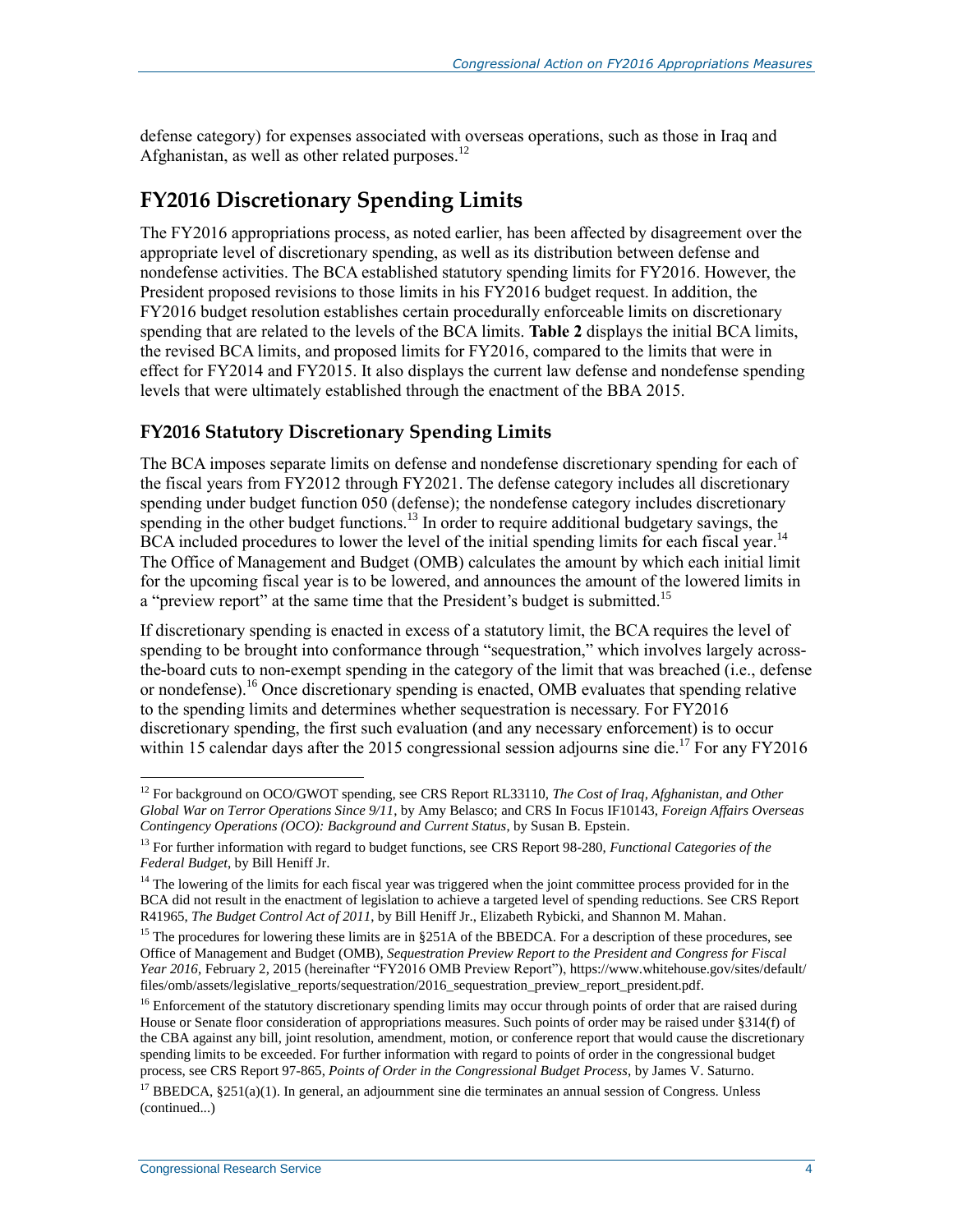discretionary spending that becomes law after the session ends, the OMB evaluation and any enforcement of the limits would occur 15 days after enactment.<sup>18</sup>

The BBEDCA also provides specific preconditions for adjusting the statutory limits to accommodate OCO/GWOT-designated spending. Such spending must be designated by Congress on an account-by-account basis, and also be subsequently designated by the President, in order for the relevant statutory limit to be adjusted.<sup>19</sup> If the President were not to designate such funds as OCO/GWOT, the limit would not be adjusted to accommodate that additional spending. This could cause enacted spending to be higher than the limit and trigger a sequestration to enforce it. In recent years, appropriations acts that carried OCO/GWOT spending have generally included a provision stipulating that each amount in that act designated by Congress for OCO/GWOT "shall be available only if the President subsequently so designates all such amounts.... "<sup>20</sup>

**[Table 2](#page-8-0)** displays the FY2014 and FY2015 limits and OCO/GWOT enacted spending, the FY2016 initial and revised levels for the limits, and various FY2016 proposed levels for the limits and OCO/GWOT spending. The total of the limits is also listed. Pursuant to Section 251A of the BBEDCA, the initial BCA limit on defense spending for FY2016 was reduced by \$53.909 billion to the revised level of \$523.091 billion. The initial limit on FY2016 nondefense spending was reduced by \$36.509 billion to \$493.491 billion. Recall that the reduced level of these limits was increase of less than 1% above both the FY2014 and FY2015 limits.

<sup>(...</sup>continued)

otherwise specified by law, the latest this adjournment can occur is January 3 each year. For further information with regard to sine die adjournments of a congressional session, see CRS Report R42977, *Sessions, Adjournments, and Recesses of Congress*, by Richard S. Beth and Jessica Tollestrup.

 $18$  BBEDCA, §251(a)(6). This requirement is in effect for spending enacted after the end of the congressional session but before July 1. For spending enacted between July 1 and the end of the fiscal year, §251(a)(5) provides for "lookback" budget enforcement, through which the relevant spending limit for the following fiscal year would be reduced by the amount of the breach of the current year limit.

<sup>19</sup> BBEDCA, §251(b)(2)(A)(ii).

<sup>&</sup>lt;sup>20</sup> See, for example, P.L. 113-235,  $§6(b)$ .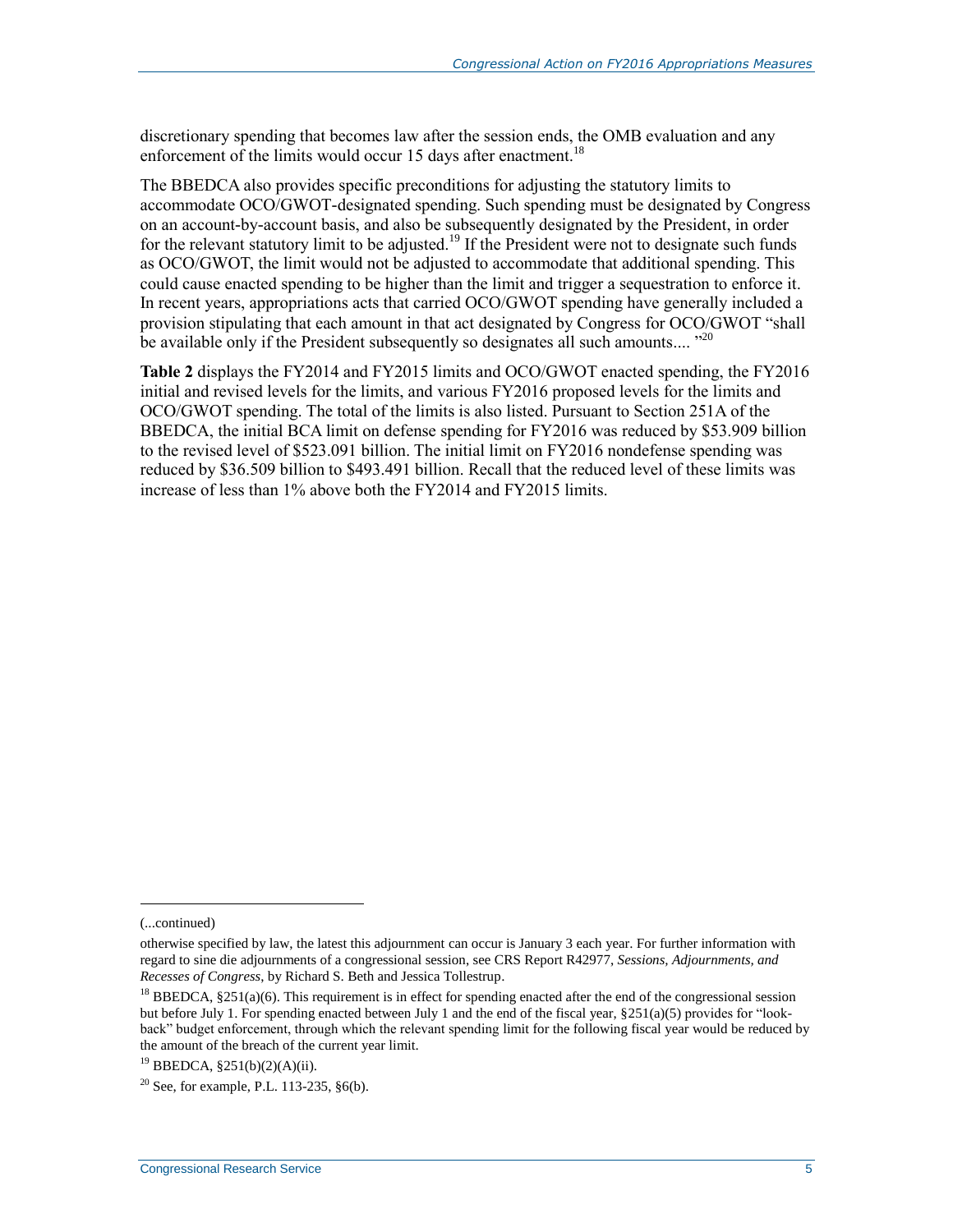<span id="page-8-0"></span>

|                                                                                                  | <b>Defense</b><br><b>Discretionary</b><br><b>Spending</b> | <b>Nondefense</b><br><b>Discretionary</b><br><b>Spending</b> | <b>Combined</b><br><b>Amount of</b><br><b>Discretionary</b><br><b>Spending Subject</b><br>to the Limits | <b>OCO/ GWOT</b>  |
|--------------------------------------------------------------------------------------------------|-----------------------------------------------------------|--------------------------------------------------------------|---------------------------------------------------------------------------------------------------------|-------------------|
| FY2014 BCA Limits (BBA<br>2013) <sup>a</sup> and Enacted<br>OCO/GWOT                             | \$520,464                                                 | \$491,773                                                    | \$1,012,237                                                                                             | \$91,938          |
| FY2015 BCA Limits (BBA<br>2013) <sup>a</sup> and Enacted<br>OCO/GWOT                             | \$521,272                                                 | \$492,356                                                    | \$1,013,628                                                                                             | \$73,692          |
| FY2016 Initial BCA Discretionary<br>Spending Limitsb                                             | \$577,000                                                 | \$530,000                                                    | \$1,107,000                                                                                             |                   |
| Reduction to the Spending<br>Limitsc                                                             | \$53,909                                                  | \$36,509                                                     |                                                                                                         |                   |
| FY2016 Reduced BCA<br>Spending Limits (OMB<br>Preview Report)                                    | \$523,091                                                 | \$493,491                                                    | \$1,016,582                                                                                             |                   |
| President's Proposed<br>Revisions to the FY2016<br>Limits and Requested<br>OCO/GWOT <sup>d</sup> | increase by<br>\$37,909 to<br>\$561,000                   | increase by<br>\$36,509 to<br>\$530,000                      | \$1,091,000                                                                                             | \$57,996          |
| FY2016 Budget Resolution<br>(S.Con.Res. 11) <sup>e</sup>                                         | \$523,091                                                 | \$493,491                                                    | \$1,016,582                                                                                             | \$96,287          |
| FY2016 "Current Law" Limits<br>and Expected OCO/GWO<br>(BBA 2015)f                               | \$548,091                                                 | \$518,491                                                    | \$1,066,582                                                                                             | $$73,693$ (total) |

#### **Table 2. FY2016 Statutory Discretionary Spending Limits** Budget authority in millions of dollars

**Source:** Compiled by CRS using the sources listed in the table notes.

#### **Notes:**

- <span id="page-8-1"></span>a. The FY2014 and FY2015 statutory discretionary limits, as revised by the Bipartisan Budget Act of 2013 (BBA 2013), are in Section 251(c)(1) and (2) of the Balanced Budget and Emergency Deficit Control Act of 1985 (BBEDCA). The FY2014 and FY2015 enacted OCO/GWOT-designated budget authority for FY2014 and FY2015 is in CBO, *Fiscal Year 2014 Current Status of Discretionary Appropriations-House As of August 4, 2014*, https://www.cbo.gov/publication/44333 and CBO, *Fiscal Year 2015 Current Status of Discretionary Appropriations As of March 13, 2015*, http://www.cbo.gov/sites/default/files/cbofiles/attachments/45384- BY2015\_DiscretionaryCurrentStatus.pdf.
- <span id="page-8-2"></span>b. The initial statutory discretionary spending limits for FY2016 are in Section 251(c)(3) of the BBEDCA.
- <span id="page-8-3"></span>c. The amount by which the initial FY2016 limits in the BCA were revised by the Office of Management and Budget as required by Section 251A of the BBEDCA. For further information, see FY2016 OMB Preview Report, pp. 2-4.
- <span id="page-8-4"></span>d. For further information on the President's proposed revisions to the limits, see ibid.
- <span id="page-8-5"></span>e. The levels for discretionary spending assumed by the FY2016 budget resolution (S.Con.Res. 11) are listed in the joint explanatory statement accompanying the measure (H.Rept. 114-96, p. 9).
- <span id="page-8-6"></span>f. P.L. 114-74, Title I, §101(a) and (d), as posted on the House Rules Committee website on October 26, 2015. Section 101(a) also establishes a set level for the FY2017 spending limits—\$551.068 billion for defense and \$518.531 for nondefense. Section 101(d) specifies an expected level for the FY2016 OCO/GWOT spending adjustment of \$14.8 billion for function 150 (international affairs) and \$58.7 billion for function 050 (defense), for a total of \$73,693 billion. It also specifies the same expected level for the FY2017 OCO/GWOT adjustment.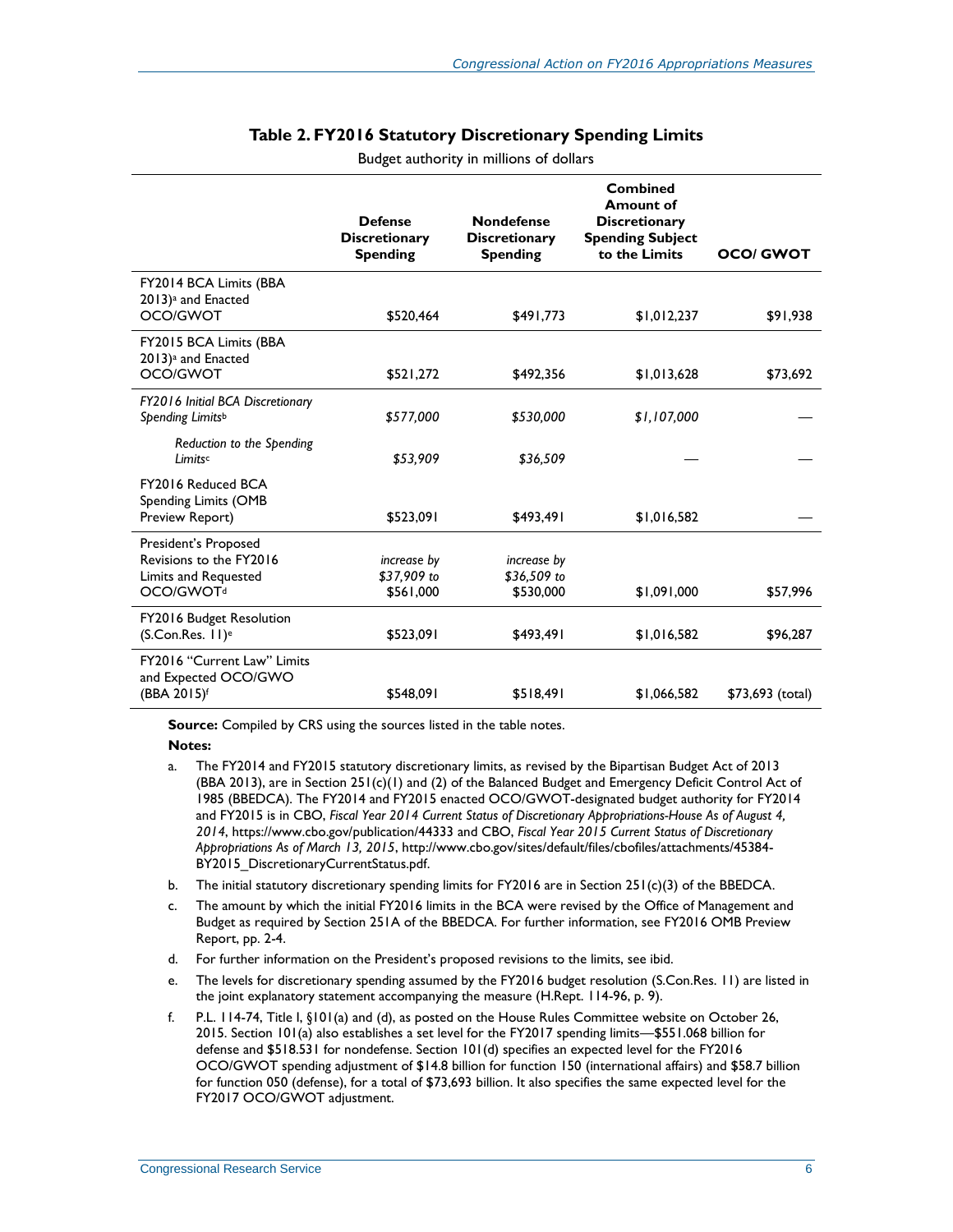### **Levels of Discretionary Spending Proposed in the President's Budget Submission**

The President's budget submission proposes that both the defense and nondefense limits for FY2016 be raised by similar amounts (as listed in **[Table 2](#page-8-0)**).<sup>21</sup> Under this proposal, the defense limit would be increased by \$37.909 billion (\$16 billion less than the initial BCA defense limit). The nondefense limit would be increased by \$36.509 billion (equal to the level of the initial BCA nondefense limit). The budget submission also contains a number of other proposed changes to both spending and revenue that are intended to "offset" the proposed increases to the limits.<sup>22</sup> The requested amount of OCO/GWOT spending is \$57.996 billion—a decrease of \$15.686 billion from the FY2015 enacted levels.

### **Levels of Discretionary Spending Assumed by the FY2016 Budget Resolution**

The FY2016 congressional budget resolution (S.Con.Res. 11) assumes different levels of discretionary spending than those proposed by the President's budget submission (as listed in **[Table 2](#page-8-0)**). The levels of defense and nondefense discretionary spending subject to the limits that are identified in the joint explanatory statement accompanying the budget resolution are identical to the revised BCA levels.<sup>23</sup> However, the budget resolution also includes certain procedural contingencies for the consideration of legislation that could alter the statutory discretionary spending limits. For example, Section 4302 would allow for Senate consideration of legislation "relating to enhanced funding for national security or domestic discretionary programs" provided it does not increase the deficit during the period covered by the budget resolution.<sup>24</sup> The amount of OCO/GWOT spending assumed under the budget resolution is \$96.287 billion—an increase of \$22.595 billion over FY2015 enacted levels and an increase of \$38.291 billion over the President's request.

### **"Current Law" Discretionary Spending Limits Established by the Bipartisan Budget Act of 2015 (BBA 2015)**

The BBA 2015 raised both the defense and nondefense discretionary spending limits for FY2016 (as listed in **[Table 2](#page-8-0)**). The reduced limits were increased by a total of \$50 billion, equally divided between the defense and nondefense limit.<sup>25</sup> This law also specified an expected level for the FY2016 OCO/GWOT spending adjustment of \$14.8 billion for function 150 (international affairs) and \$58.7 billion for function 050 (defense), for a total of \$73,693.<sup>26</sup>

 $\overline{a}$ <sup>21</sup> OMB, *Budget of the United States Government, Fiscal Year 2016* (Washington, DC: Government Publishing Office, 2015), p. 132, https://www.whitehouse.gov/sites/default/files/omb/budget/fy2016/assets/budget.pdf.

<sup>22</sup> OMB, *Analytical Perspectives of the United States Government, Fiscal Year 2016* (Washington, DC: Government Publishing Office, 2015), pp. 121-141, https://www.whitehouse.gov/sites/default/files/omb/budget/fy2016/assets/ spec.pdf.

<sup>23</sup> H.Rept. 114-96, p. 9.

<sup>&</sup>lt;sup>24</sup> Section 4302 is a "deficit-neutral reserve fund." The chair of the Senate Budget Committee would be responsible for determining whether legislation meets the criteria specified in this provision. For general information about how these types of procedural provisions operate, see CRS Report R43535, *Provisions in the Bipartisan Budget Act of 2013 as an Alternative to a Traditional Budget Resolution*, by Megan S. Lynch, pp. 8-9.

<sup>25</sup> P.L. 114-74 , Title I, §101(a).

 $26$  Ibid,  $$101(d)$ .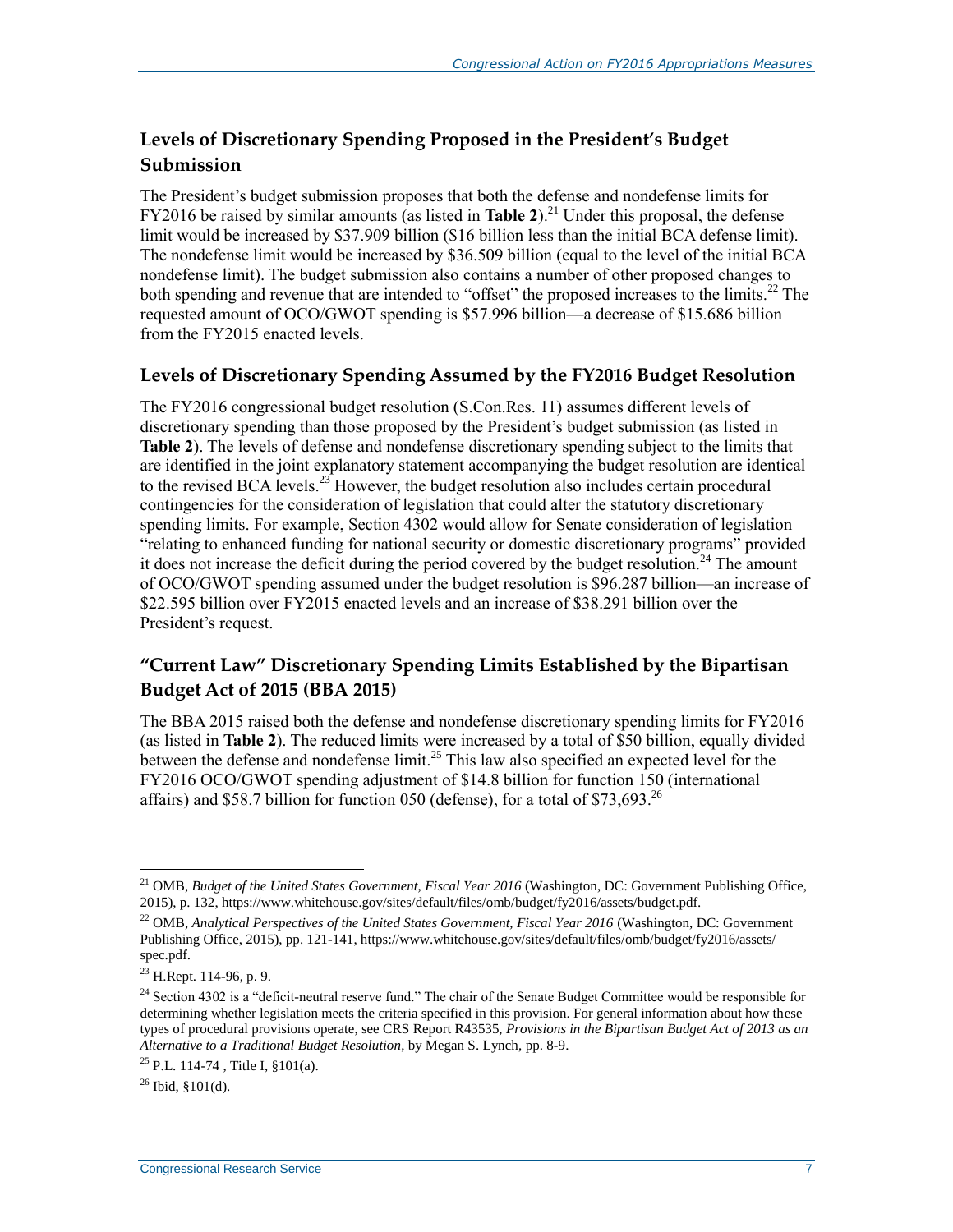### **FY2016 Budget Resolution**

The procedural elements of budget enforcement generally stem from requirements under the Congressional Budget Act of 1974 (CBA) that are associated with the adoption of an annual budget resolution.<sup>27</sup> Through this CBA process, the Appropriations Committee in each chamber receives a procedural limit on the total amount of discretionary budget authority for the upcoming fiscal year, referred to as a "302(a) allocation.<sup>328</sup> The House and Senate Appropriations Committees subsequently divide this allocation among their 12 subcommittees. These divisions to each subcommittee are referred to as "302(b) suballocations."<sup>29</sup> The 302(b) suballocations restrict the amount of budget authority available to each subcommittee for the agencies, projects, and activities under their jurisdictions, and effectively act as caps on each of the 12 regular appropriations bills. The Appropriations Committee may revise the 302(b) suballocations at any time by issuing a new suballocation report. Both the 302(a) and 302(b) limits may be enforced on the floor through points of order. $30$ 

Final action of the FY2016 budget resolution occurred on May 5, 2015 (S.Con.Res. 11). The joint explanatory statement associated with the budget resolution provides 302(a) allocations for the House and Senate Appropriations Committees that are consistent with the revised BCA levels for the statutory discretionary spending limits (see **[Table 2](#page-8-0)**).<sup>31</sup> Those 302(a) allocations also included a separate allocation for  $\overline{OCO/GWOT}$  spending of \$96.287 billion.<sup>32</sup> The most recently reported 302(b) suballocations of discretionary spending for the House and Senate Appropriations subcommittees are listed in **[Table 3](#page-11-0)**. This table also includes a comparison of the distribution of OCO/GWOT-designated budget authority among those subcommittees, which is in addition to amounts that are subject to the limits. The initial House 302(b) suballocations were reported on April 29, 2015, and subsequently revised on May 18 and July 10.<sup>33</sup> The initial Senate suballocations were reported about three weeks after the initial House allocations, on May 21,  $2015<sup>34</sup>$  The Senate Appropriations Committee later revised these suballocations on June 10, June 24, July 8, and July 16.<sup>35</sup> These Senate suballocations were further revised on November 5 and November 18 after the enactment of the BBA 2015.<sup>36</sup> Additional revisions to both the House and Senate suballocations may occur to reflect the increases to the defense and nondefense limits established by the BBA 2015.

<sup>&</sup>lt;sup>27</sup> P.L. 93-344; 88 Stat. 297; 2 U.S.C. 601-688. Procedural budget enforcement may also be established through other methods, such as through provisions in the budget resolution.

 $^{28}$  CBA, §302(a).

 $29$  Ibid., §302(b).

 $30$  The Appropriations Committee allocations are primarily enforced through points of order under the CBA,  $\S$ §302(f) and 311. Enforcement of the statutory spending caps may occur through points of order that are raised during House or Senate floor consideration under the CBA, §§314(f) (in the House and Senate) or 312(b) (in the Senate only). For further information on points of order in the congressional budget process, see CRS Report 97-865, *Points of Order in the Congressional Budget Process*, by James V. Saturno.

<sup>&</sup>lt;sup>31</sup> H.Rept. 114-96, pp. 102 and 105.

<sup>&</sup>lt;sup>32</sup> Both the House and Senate Appropriations Committees are provided a separate 302(a) allocation for OCO/GWOT spending pursuant to §3102(a) of S.Con.Res. 11. Section 3102(b) allows the Appropriations Committees to provide separate 302(b) suballocations of the OCO/GWOT spending.

<sup>33</sup> H.Rept. 114-97, H.Rept. 114-118, and H.Rept. 114-198.

<sup>&</sup>lt;sup>34</sup> S.Rept. 114-55.

<sup>35</sup> S.Rept. 114-61, S.Rept. 114-72, S.Rept. 114-78, S.Rept. 114-81.

<sup>36</sup> S.Rept. 114-165 and S.Rept. 114-167.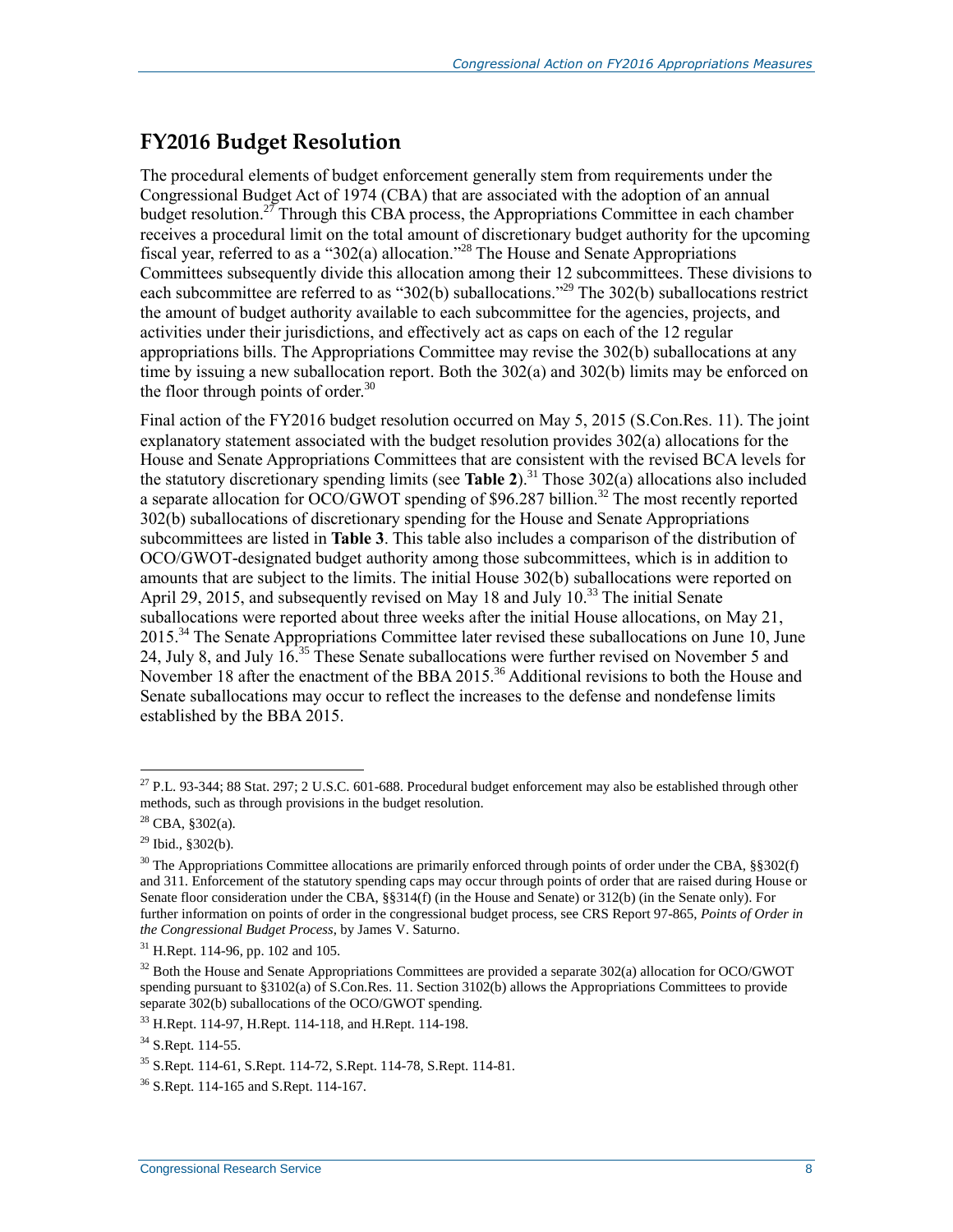|                                 |                | <b>Senate</b>     |           |              | <b>Senate</b>       | <b>House</b>        |
|---------------------------------|----------------|-------------------|-----------|--------------|---------------------|---------------------|
| <b>Subcommittee</b>             | <b>Defense</b> | <b>Nondefense</b> | Total     | <b>House</b> | OCO/<br><b>GWOT</b> | OCO/<br><b>GWOT</b> |
| Agriculture                     |                | 20,510            | 20,510    | 20,650       |                     |                     |
| Commerce-Justice-Science        | 4,874          | 42,400            | 48,898    | 51,374       |                     |                     |
| Defense                         | 488,995        | 136               | 489,131   | 490,226      | 86,869              | 88,421              |
| Energy-Water                    | 19,002         | 16,366            | 35,368    | 35,402       |                     |                     |
| <b>Financial Services</b>       | 46             | 20,510            | 20,566    | 20,250       |                     |                     |
| Homeland Security               | 1,711          | 38,502            | 40,213    | 39,333       | 160                 |                     |
| <b>Interior</b>                 |                | 30,710            | 30,710    | 30,170       |                     |                     |
| Labor-HHS-Education             |                | 153,188           | 153,188   | 153,052      |                     |                     |
| Legislative Branch              |                | 4,309             | 4,309     | 4,300        |                     |                     |
| Military Construction-VA        | 8,253          | 71,490            | 79,743    | 76,056       |                     | 532                 |
| <b>State-Foreign Operations</b> |                | 39,010            | 39,010    | 40,500       | 9,258               | 7,334               |
| Transportation-HUD              | 186            | 57,060            | 55,646    | 55,269       |                     |                     |
| Total:                          | 523,091        | 494,191           | 1,017,282 | 1,016,582    | 96,287              | 96,287              |

**Table 3. 302(b) Suballocations to the Appropriations Subcommittees of FY2016 Discretionary Budget Authority**  Budget authority in millions of dollars

<span id="page-11-0"></span>Source: As of the date of this report, the most recent House Appropriations Committee 302(b) suballocations are provided in H.Rept. 114-198 (July 10, 2015); the most recent Senate Appropriations Committee 302(b) suballocations are provided in S.Rept. 114-167 (November 18, 2015).

**Notes:** The House and Senate amounts listed in the first four columns of this table are subject to the statutory discretionary spending limits. Section 302(a)(3) of the Congressional Budget Act requires that the Senate Appropriations Committee's allocation be further divided between the discretionary spending limit categories. Because this requirement does not apply to the House Appropriations Committee, this table does not present a breakdown of defense and nondefense spending for the House. Budget authority designated as for "Overseas Contingency Operations/Global War on Terrorism" (OCO/GWOT) is effectively exempt from the statutory discretionary spending limits pursuant to Section 251(b) of the BBEDCA and is listed separately in this table. Section 3102(a) of the FY2016 budget resolution (S.Con.Res. 11) provides a separate 302(a) allocation for OCO/GWOT spending to both the House and Senate Appropriations Committees. Each Appropriations Committee divided that OCO/GWOT allocation among their subcommittees through a separate 302(b) suballocation under authority granted by Section 3102(b).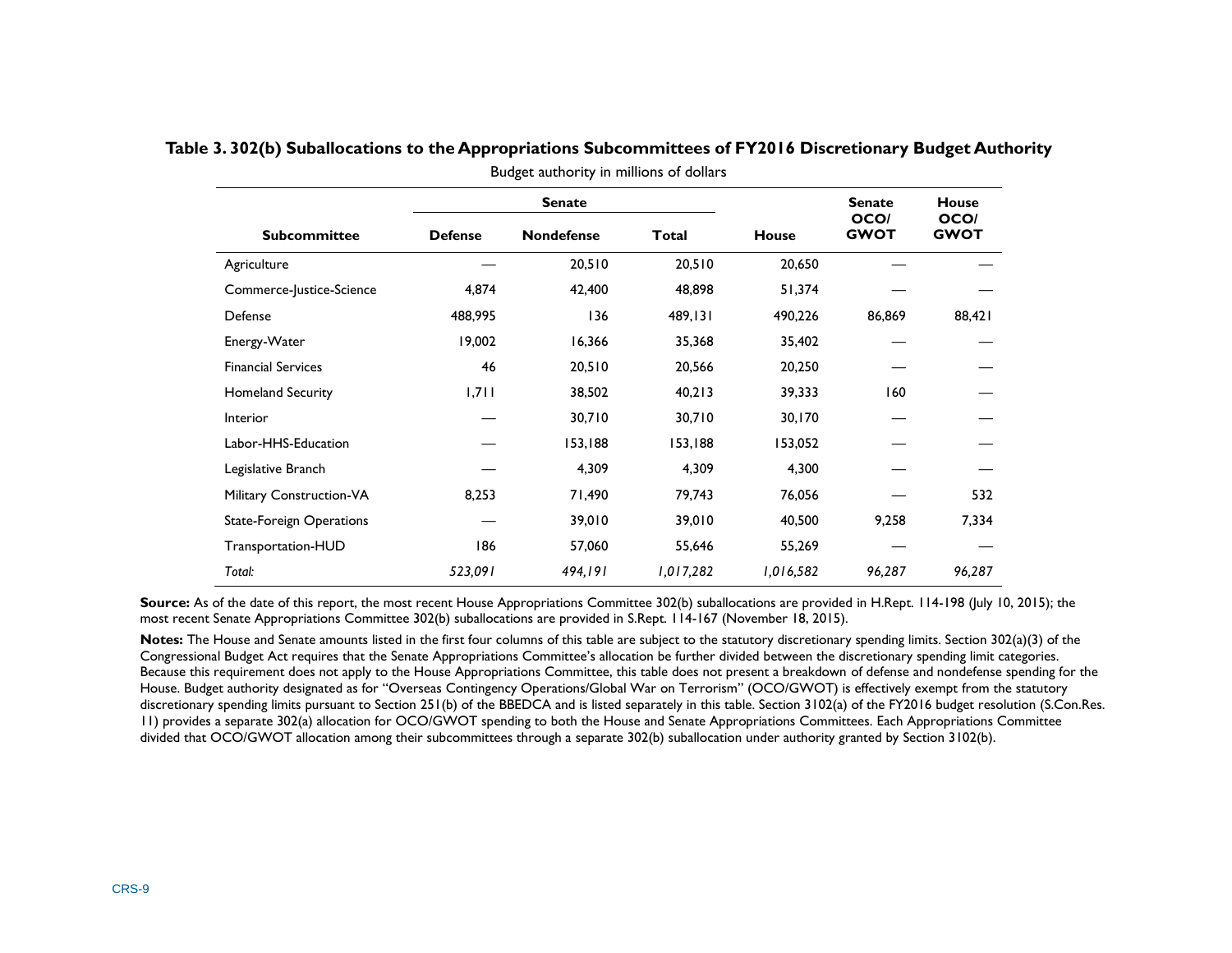# **Regular Appropriations**

The House and Senate provide annual appropriations in 12 regular appropriations bills. Each of these bills may be considered and enacted separately, but it is also possible for two or more of them to be combined into an omnibus vehicle for consideration and enactment.<sup>37</sup> Alternatively, if some of these bills are not enacted, annual funding for the projects and activities therein may be provided through a full-year CR.<sup>38</sup>

As of the date of this report, the House Appropriations Committee has reported all 12 regular appropriations bills for FY2016 (see **[Table 4](#page-13-0)**). Six of these bills have been passed by the House (see **[Table 5](#page-14-0)**). The Senate Appropriations Committee has also reported all 12 of the FY2016 regular appropriations bills (see **[Table 6](#page-15-0)**). The Senate passed one of these—Military Construction-VA (see **[Table 7](#page-16-0)**)—and also proceeded to consider the Transportation-HUD appropriations bill (H.R. 2577). It has not completed that consideration as of the date of this report. (In addition, the Senate has voted not to invoke cloture on motions to proceed to consider two other regular bills—Defense and Energy-Water.)

# **House Action**

### **Committee**

**[Table 4](#page-13-0)** lists the regular appropriations bills that have received subcommittee or full committee action, along with the associated date of subcommittee approval, date reported to the House (if applicable), and the report number.

The first regular appropriations bills to be approved in subcommittee and reported by the full committee were Energy-Water (H.R. 2028) and Military Construction-VA (H.R. 2029). Both were reported to the House on April 24, 2015. Two other measures received some form of committee consideration during the month of April—Legislative Branch (H.R. 2250) and Transportation-HUD (H.R. 2577). Both of these measures, however, were not reported until the month of May. A fifth regular appropriations bill—Commerce-Justice-Science (H.R. 2578)—was reported by the committee at the end of May.

Three appropriations measures were reported by the committee during the month of June— Department of Defense (H.R. 2685), State-Foreign Operations (H.R. 2772), and Interior (H.R. 2822). Two additional bills—Financial Services (H.R. 2995) and Labor-HHS-Education (H.R. 3020)—were ordered reported. (These two bills were reported to the House during the month of July.) Finally, the Agriculture appropriations bill was approved in subcommittee, bringing the total number of FY2016 bills that the House Appropriations Committee had acted on to 11.

During the month of July, the House Appropriations Committee concluded its consideration of regular appropriations bills for FY2016 by reporting out the Agriculture (H.R. 3049) and Homeland Security (H.R. 3128) bills.

<sup>37</sup> For further information with regard to omnibus appropriations acts, CRS Report RL32473, *Omnibus Appropriations Acts: Overview of Recent Practices*, by Jessica Tollestrup.

 $38$  Full-year CRs provide budget authority through the end of the fiscal year. For background on full-year CRs, see CRS Report R42647, *Continuing Resolutions: Overview of Components and Recent Practices*, by Jessica Tollestrup.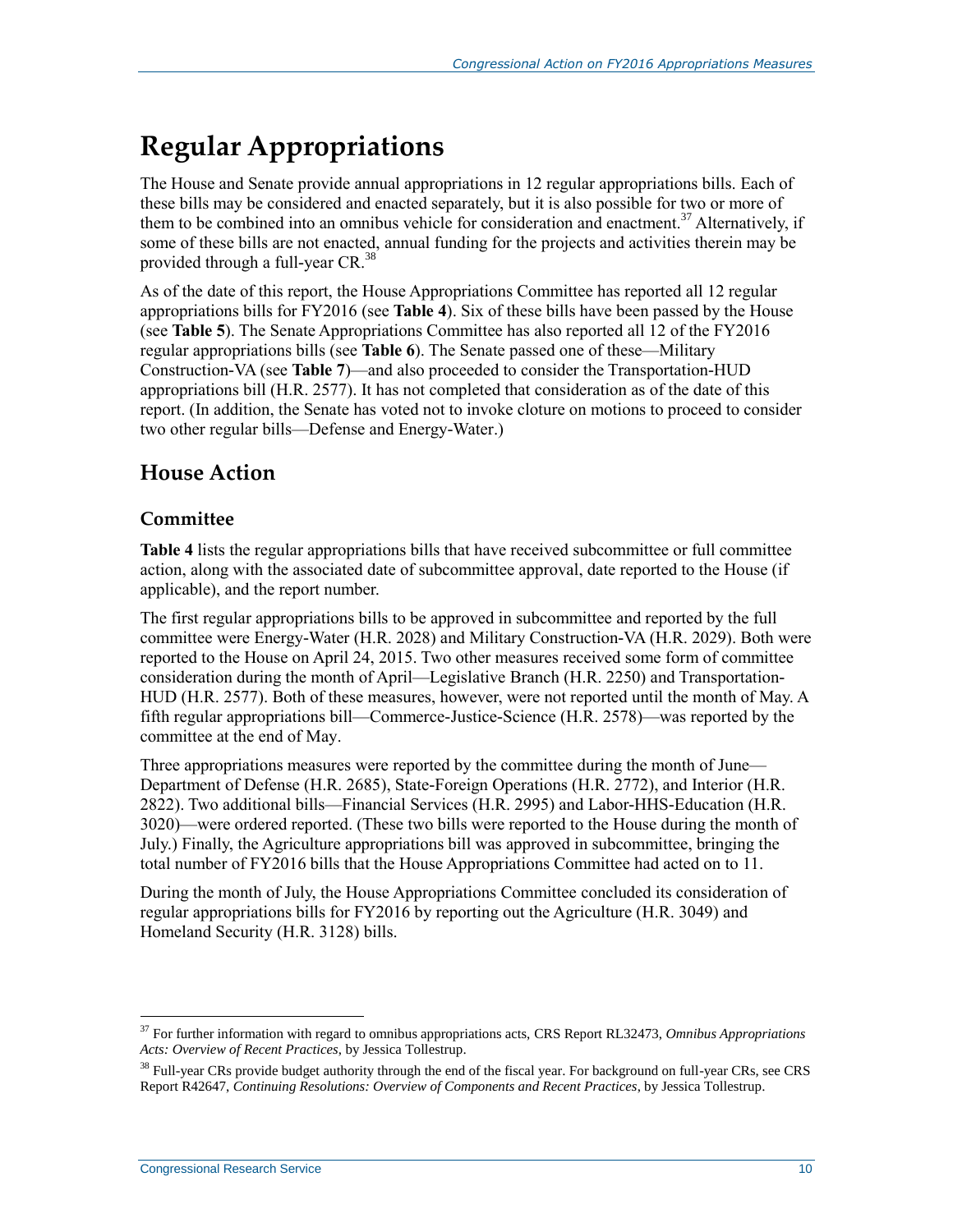| <b>Regular Appropriations</b><br><b>Bill Title<sup>a</sup></b> (Bill<br>Number) | Date of Subcommittee<br>Approval | Date Bill Reported to<br>the House | <b>Report No.</b> |
|---------------------------------------------------------------------------------|----------------------------------|------------------------------------|-------------------|
| E&W (H.R. 2028)                                                                 | April 15, 2015                   | April 24, 2015                     | H.Rept. 114-91    |
| MilCon-VA (H.R. 2029)                                                           | April 15, 2015                   | April 24, 2015                     | H.Rept. 114-92    |
| Leg. Branch (H.R. 2250)                                                         | April 23, 2015                   | May 12, 2015                       | H.Rept. 114-110   |
| <b>THUD (H.R. 2577)</b>                                                         | April 29, 2015                   | May 27, 2015                       | H.Rept. 114-129   |
| CJS (H.R. 2578)                                                                 | May 14, 2015                     | May 27, 2015                       | H.Rept. 114-130   |
| DOD (H.R. 2685)                                                                 | May 20, 2015                     | June 5, 2015                       | H.Rept. 114-139   |
| S-FOps (H.R. 2772)                                                              | June 3, 2015                     | June 11, 2015                      | H.Rept. 114-154   |
| INT (H.R. 2822)                                                                 | June 10, 2015                    | June 18, 2015                      | H.Rept. 114-170   |
| FSGG (H.R. 2995)                                                                | June 11, 2015                    | July 9, 2015                       | H.Rept. 114-194   |
| LHHS (H.R. 3020)                                                                | June 17, 2015                    | July 10, 2015                      | H.Rept. 114-195   |
| AG (H.R. 3049)                                                                  | June 18, 2015                    | July 14, 2015                      | H.Rept. 114-205   |
| DHS (H.R. 3128)                                                                 | June 16, 2015                    | July 21, 2015                      | H.Rept. 114-215   |

<span id="page-13-0"></span>**Table 4. FY2016 Regular Appropriations Bills: House Appropriations Committee Action**

**Source:** Congressional Research Service (CRS) analysis of data available through the Legislative Information System (LIS; lis.gov) and the CRS FY2016 Appropriations Status Table (http://www.crs.gov/pages/ AppropriationsStatusTable.aspx).

#### **Notes:**

<span id="page-13-1"></span>a. See **[Table 1](#page-5-0)** of this report for the full titles of these bills.

#### **Floor**

 $\overline{a}$ 

**[Table 5](#page-14-0)** identifies the six regular appropriations bills that have been passed by the House on initial consideration, along with the date consideration was initiated, the date consideration was concluded, and the vote on final passage.

The first FY2016 regular appropriations bills considered on the House floor were Military Construction-VA (H.R. 2029) and Energy-Water (H.R. 2028). The consideration of both of these measures was initiated on April 29, 2015, pursuant to modified open rules (H.Res. 223), which generally limited debate of each amendment to 10 minutes.<sup>39</sup> A total of 104 amendments were offered during the consideration of these two bills, of which 58 were adopted. The House passed the measures later that same week.<sup>40</sup>

<sup>&</sup>lt;sup>39</sup> Under current practice, such modified open rules for the consideration of regular appropriations bills usually allow the chair and ranking minority Member of the Appropriations Committee to offer up to 10 "*pro forma* amendments" each during the consideration of the bill. Such amendments may be offered for the purpose of claiming five additional minutes of debate time. For general information on the initial consideration of appropriations bills on the House floor, see CRS Report R42933, *Regular Appropriations Bills: Terms of Initial Consideration and Amendment in the House, FY1996-FY2015*, by Jessica Tollestrup.

 $40$  For further information on the context for the House floor consideration early in the FY2016 appropriations process, see Rebecca Adams, Tamar Hallerman, and Emma Dumain, "Spending Tactic Threatened, GOP Leaders Delay MilCon-VA Votes," *CQ News*, April 29, 2015; Tamar Hallerman and Megan Scully, "Military Construction-VA Bill Squeaks Through House," *CQ News*, April 30, 2015; and Tamar Hallerman, "Initial Success on Spending Bills, But a Steep Trail Ahead," *CQ News*, May 4, 2015.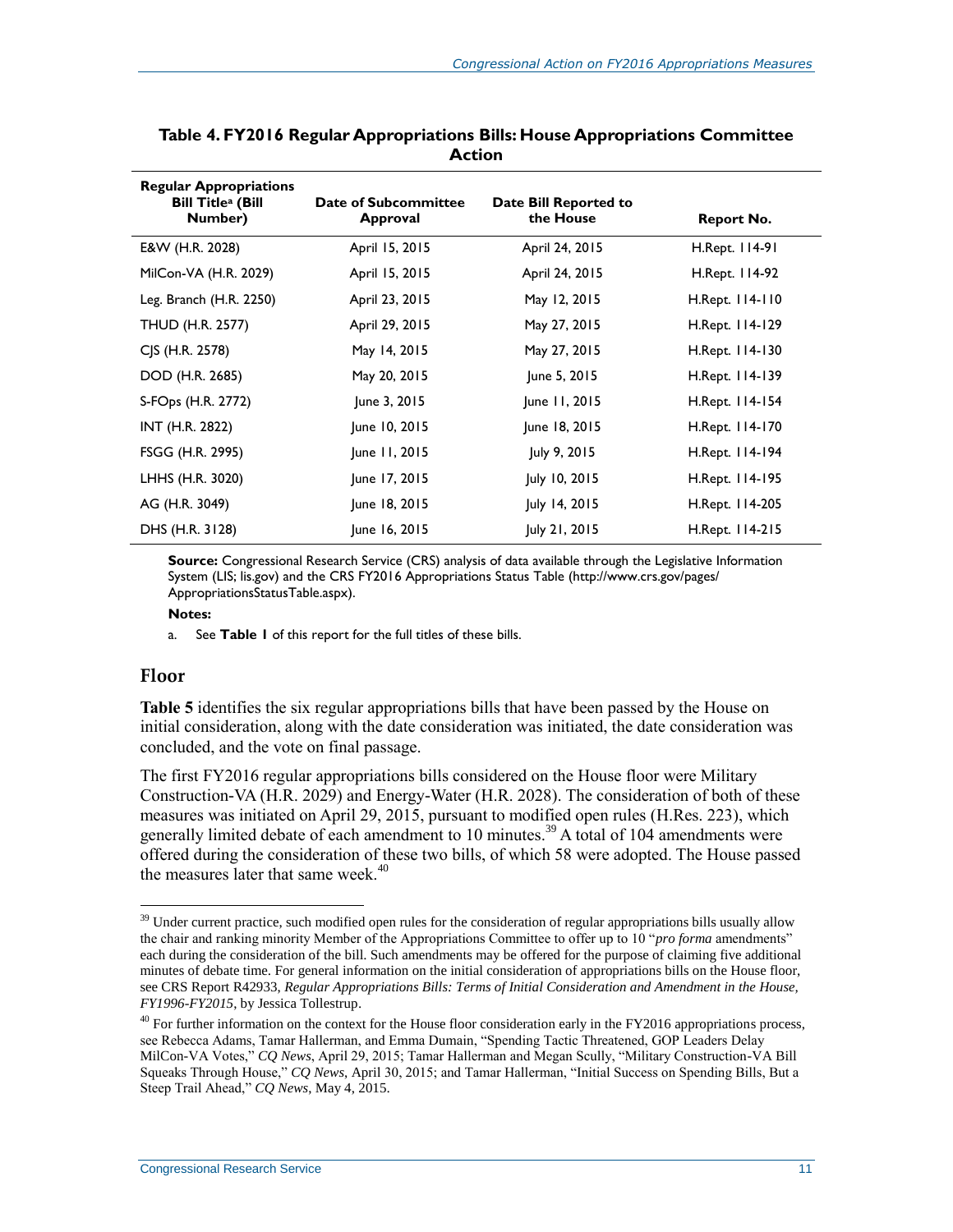<span id="page-14-0"></span>

| Regular<br><b>Appropriations Bill</b><br>Title <sup>a</sup> (Bill Number) | Date<br>Consideration<br><b>Initiated</b> | <b>Date</b><br>Consideration<br>Concluded | Total<br><b>Amendments</b><br>Adopted/Total<br><b>Amendments</b><br><b>Offered</b> | <b>Vote on Final</b><br>Passage |
|---------------------------------------------------------------------------|-------------------------------------------|-------------------------------------------|------------------------------------------------------------------------------------|---------------------------------|
| MilCon-VA (H.R. 2029)                                                     | April 29, 2015                            | April 30, 2015                            | 24/43                                                                              | $255 - 163$                     |
| E&W (H.R. 2028)                                                           | April 29, 2015                            | May 1, 2015                               | 34/61                                                                              | 240-177                         |
| Leg. Branch (H.R. 2250)                                                   | May 19, 2015                              | May 19, 2015                              | 2/3                                                                                | 357-67                          |
| CJS (H.R. 2578)                                                           | June 2, 2015                              | June 3, 2015                              | 51/87                                                                              | 242-183                         |
| THUD (H.R. 2577)                                                          | June 3, 2015                              | June 9, 2015                              | 37/79                                                                              | 216-210                         |
| DOD (H.R. 2685)                                                           | June 10, 2015                             | June 11, 2015                             | 36/67                                                                              | 278-149                         |

| Table 5. FY2016 Regular Appropriations Bills: House Initial Consideration |
|---------------------------------------------------------------------------|
|---------------------------------------------------------------------------|

**Source:** CRS analysis of data available through LIS and the CRS FY2016 Appropriations Status Table (http://www.crs.gov/pages/AppropriationsStatusTable.aspx).

#### **Notes:**

a. See **[Table 1](#page-5-0)** of this report for the full titles of these bills.

<span id="page-14-1"></span>The Legislative Branch appropriations bill (H.R. 2250) was considered on the House floor on May 19. A structured rule, as is traditional for Legislative Branch bills, limited consideration to three specified amendments. Two of these amendments were subsequently adopted. The House passed the measure on the same day that consideration began.

During the first two weeks in June, the House considered and passed three appropriations measures. All three of these were considered under the terms of modified open rules. Floor consideration of the Commerce-Justice-Science bill (H.R. 2578) began on June 2, and the House passed the measure on June 3. Later that same day, the House began to consider the Transportation-HUD bill (H.R. 2577) but did not pass it until the following week, on June 9. The House initiated consideration of the DOD bill on June 10 and passed it the next day. A total of 233 amendments were offered to those three measures during that two-week period, of which 124 were adopted.

The House began considering the Interior bill (H.R. 2822) on June 25 but did not finish amending the bill prior to the Fourth of July district work period. The House resumed consideration of the measure on July 7 but halted consideration the following day.<sup>41</sup> Prior to when consideration was halted, the House had adopted 57 amendments of the 116 that had been offered.<sup>42</sup>

No further floor consideration of regular appropriations bills has occurred as of the date of this report.

 $41$  For the reported reasons why consideration of the FY2016 Interior bill was halted, see Matt Fuller, "House Pulls" Spending Bill Amid Confederate Flag Debate," *CQ News*, July 9, 2015; Lauren Gardner and Tamar Hallerman, "Uproar Over Confederate Flag Kills Interior-Environment Bill," *CQ News*, July 9, 2015.

 $42$  Final disposition of 35 amendments has not yet occurred.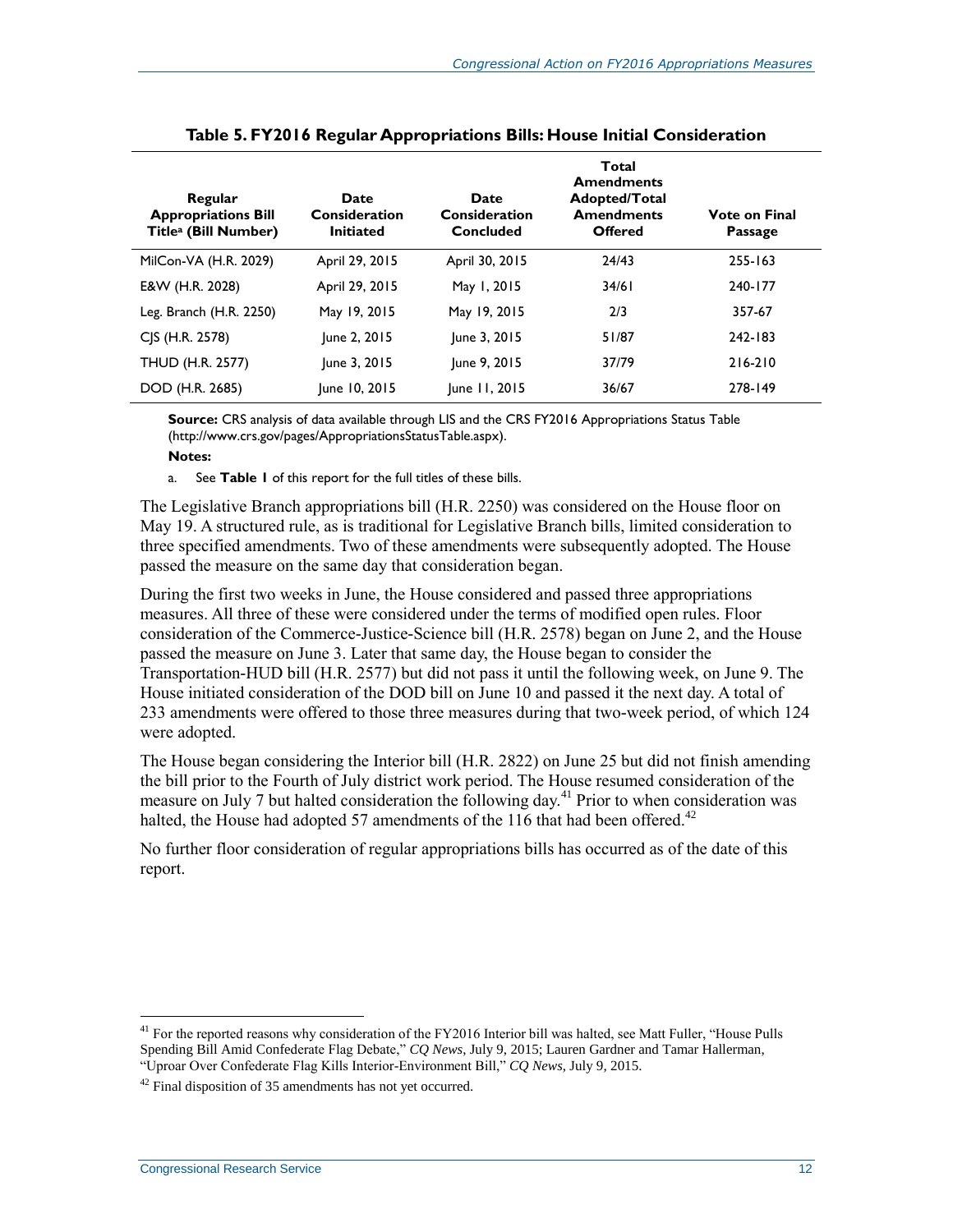### **Senate Action**

### **Committee**

**[Table 6](#page-15-0)** lists the regular appropriations bills that have received subcommittee or full committee action along with the date of subcommittee approval, date reported to the Senate (if applicable), and the report number.

| <b>Regular Appropriations</b><br><b>Bill Title<sup>a</sup></b> (Bill<br>Number) | Date of Subcommittee<br>Approval | Date Bill Reported to<br>the Senate | <b>Report No.</b> |
|---------------------------------------------------------------------------------|----------------------------------|-------------------------------------|-------------------|
| E&W (H.R. 2028)                                                                 | May 19, 2015                     | May 21, 2015                        | S.Rept. 114-54    |
| MilCon-VA (H.R. 2029)                                                           | May 19, 2015                     | May 21, 2015                        | S.Rept. 114-57    |
| DOD (H.R. 2685)                                                                 | June 9, 2015                     | June 11, 2015                       | S.Rept. 114-63    |
| Leg. Branch (H.R. 2250)                                                         | $-b$                             | June 11, 2015                       | S.Rept. 114-64    |
| CJS (H.R. 2578)                                                                 | June 10, 2015                    | June 16, 2015                       | S.Rept. 114-66    |
| DHS (S. 1619)                                                                   | June 16, 2015                    | June 18, 2015                       | S.Rept. 114-68    |
| <b>INT (S. 1645)</b>                                                            | June 16, 2015                    | June 23, 2015                       | S.Rept. 114-70    |
| LHHS (S. 1695)                                                                  | June 23, 2015                    | June 25, 2015                       | S.Rept. 114-74    |
| <b>THUD (H.R. 2577)</b>                                                         | June 23, 2015                    | June 25, 2015                       | S.Rept. 114-75    |
| S-FOps (S. 1725)                                                                | July 7, 2015                     | July 9, 2015                        | S.Rept. 114-79    |
| AG (S. 1800)                                                                    | July 14, 2015                    | July 16, 2015                       | S.Rept. 114-82    |
| FSGG (S. 1910)                                                                  | July 22, 2015                    | July 30, 2015                       | S.Rept. 114-97    |

#### <span id="page-15-0"></span>**Table 6. FY2016 Regular Appropriations Bills: Senate Appropriations Committee Action**

**Source:** Congressional Research Service (CRS) analysis of data available through the Legislative Information System (LIS; lis.gov) and the CRS FY2016 Appropriations Status Table (http://www.crs.gov/pages/ AppropriationsStatusTable.aspx).

#### **Notes:**

- <span id="page-15-1"></span>a. See **[Table 1](#page-5-0)** of this report for the full titles of these bills.
- <span id="page-15-2"></span>b. In recent years, the markup of the Legislative Branch appropriations bill has typically occurred at the full committee level. For further information, CRS Report R44029, *Legislative Branch: FY2016 Appropriations*, by Ida A. Brudnick.

The Senate Appropriations Committee began consideration of the FY2016 regular appropriations bills in the same order as the House, acting first on the Energy-Water (H.R. 2028) and Military Construction-VA (H.R. 2029) bills. Both were reported to the Senate on May 21, 2015.

Seven additional bills were reported by the committee during the month of June—Department of Defense (H.R. 2685), Legislative Branch (H.R. 2250), Commerce-Justice-Science (H.R. 2578), Homeland Security (S. 1619), Interior (S. 1645), Labor-HHS-Education (S. 1695), and Transportation-HUD (H.R. 2577).

During the month of July, the committee completed its consideration of FY2016 regular appropriations by reporting the State-Foreign Operations (S. 1725), Agriculture (S. 1800), and Financial Services (S. 1910) appropriations bills.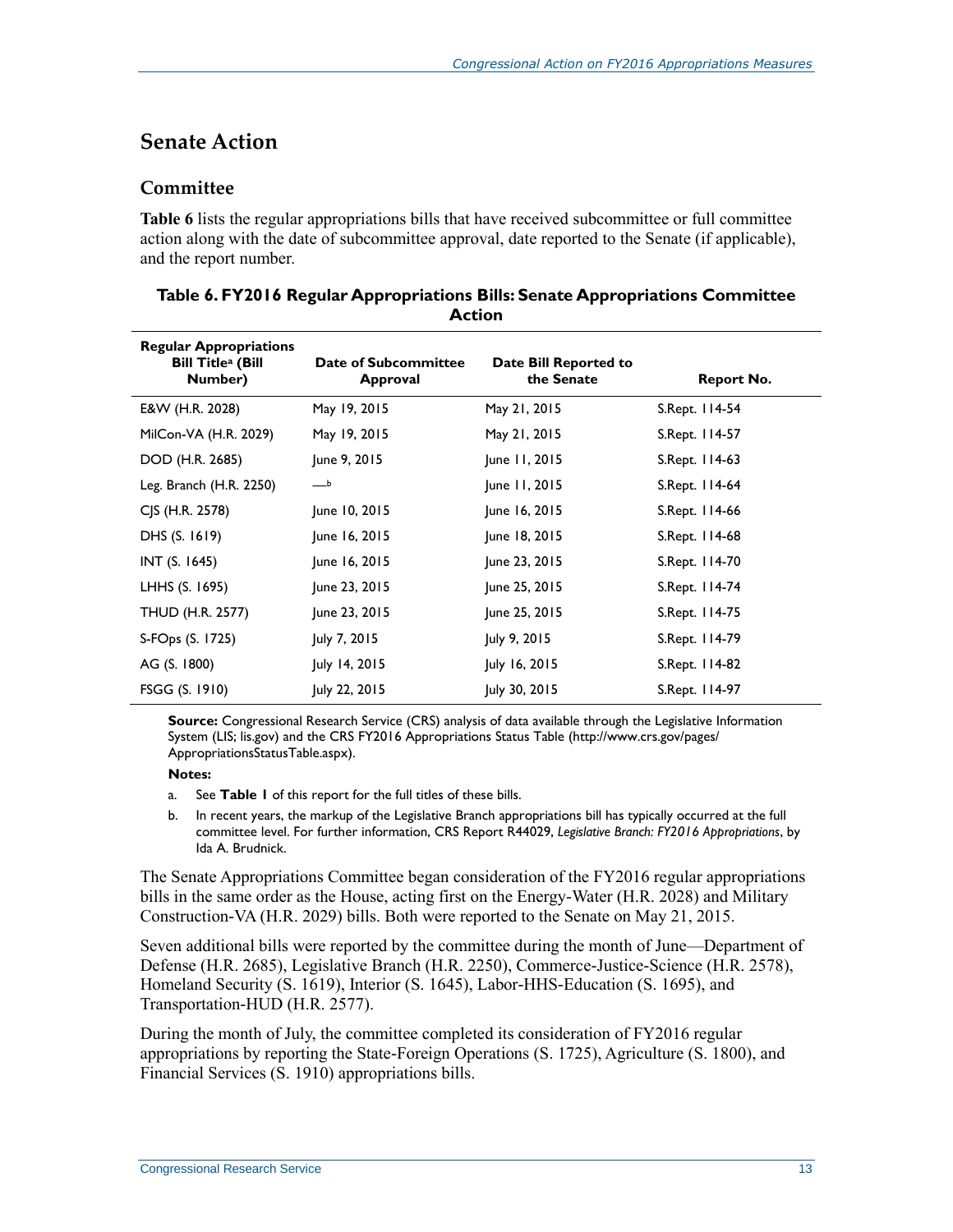#### **Floor**

**[Table 7](#page-16-0)** identifies the one regular appropriations bill that the Senate passed on initial consideration, along with the date consideration was initiated, the date consideration was concluded, and the vote on final passage.

<span id="page-16-0"></span>

| Regular<br><b>Appropriations Bill</b><br>Title <sup>a</sup> (Bill Number) | Date<br><b>Consideration</b><br><b>Initiated</b> | <b>Date</b><br><b>Consideration</b><br>Concluded | Total<br><b>Amendments</b><br>Adopted/Total<br><b>Amendments</b><br><b>Offered</b> <sup>b</sup> | <b>Vote on Final</b><br>Passage |
|---------------------------------------------------------------------------|--------------------------------------------------|--------------------------------------------------|-------------------------------------------------------------------------------------------------|---------------------------------|
| MilCon-VA (H.R. 2029)                                                     | November 5, 2015                                 | November 10, 2015                                | 16/17                                                                                           | $93-0$                          |

**Source:** Congressional Research Service (CRS) analysis of data available through the Legislative Information System (LIS; lis.gov) and the CRS FY2016 Appropriations Status Table (http://www.crs.gov/pages/ AppropriationsStatusTable.aspx).

#### **Notes:**

- <span id="page-16-1"></span>a. See **[Table 1](#page-5-0)** of this report for the full titles of this bill.
- <span id="page-16-2"></span>b. This count does not include any amendments in the nature of a substitute, as such amendments constitute the base text for the purposes of consideration.

The Senate first attempted to initiate floor consideration of the Military Construction-VA appropriations bill (H.R. 2029) on September 30. On that date, a motion to proceed to the measure was made in the Senate, and cloture was filed on that motion. The following day, the Senate voted not to invoke cloture on the motion to proceed by a vote of 50-44. After the BBA 2015 was enacted, the Senate agreed to proceed to consider the measure, by a vote of 93-0, on November 5, 2015. (An amendment in the nature of a substitute was offered and constituted the base text for consideration of the measure.) During the floor consideration, a total of 17 amendments were offered to that substitute amendment, of which 16 were adopted. The measure passed the Senate by a vote of 93-0 on November 10, 2015.

In addition to the Military Construction-VA appropriations bill, the Senate has also considered the Transportation-HUD appropriations bill. On November 16, a motion to proceed to the measure was made in the Senate, and cloture was filed on that motion. The following day, that cloture motion was withdrawn. Instead, the measure was laid before the Senate by unanimous consent on November 18. (An amendment in the nature of a substitute was offered and constituted the base text for consideration of the measure.) As of the date of this report, of the four amendments that had been offered to that substitute amendment, three had been adopted and one had not yet been disposed of. Cloture was filed on the substitute amendment and the bill itself the same day that the Senate began consideration of the measure, but both of those motions were later withdrawn by unanimous consent on November 19. No further consideration has occurred as of the date of this report.

The Senate has also addressed whether to proceed to consider two other FY2016 regular appropriations bills:

1. Department of Defense (H.R. 2685). On June 16, a motion to proceed to the measure was made in the Senate, and cloture was filed on that motion. Two days later, on June 18, the Senate failed to invoke cloture on the motion to proceed by a vote of 50-45. On September 22, the Senate reconsidered the vote by which cloture on the motion to proceed was not invoked and again failed to invoke cloture by a vote of 54-42. About five weeks later, on November 3, the motion to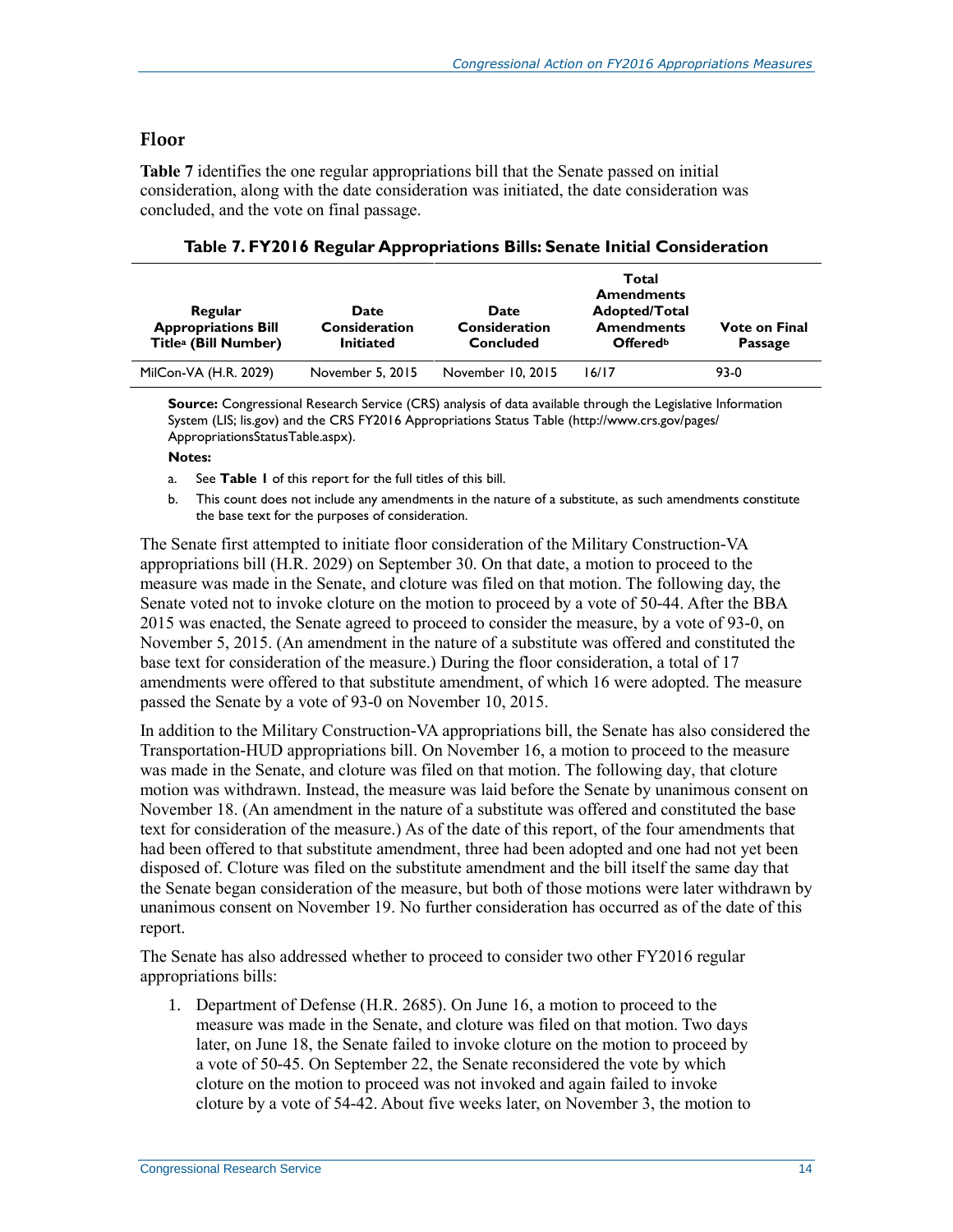proceed to the measure was made again the Senate, and cloture was filed on that motion. On November 5, cloture was not invoked on the motion to proceed by a vote of 51-44.

2. Energy-Water (H.R. 2028). On October 6, a motion to proceed to the measure was made in the Senate, and cloture was filed on that motion. On October 8, the Senate failed to invoke cloture on the motion to proceed by a vote of 49-47.

No further Senate floor action has occurred with regard to these or any other regular appropriations measures as of the date of this report.

# **Continuing Resolutions**

Because none of the FY2016 regular appropriations bills was expected to be enacted by the beginning of the fiscal year, a CR (H.R. 719; P.L. 114-53) was enacted on September 30, 2015. This CR generally extended funding at last year's levels, with a small across-the-board reduction and certain enumerated exceptions, through December 11, 2015.

For further information with regard to the funding and other authorities provided by the continuing appropriations in H.R. 719, see CRS Report R44214, *Overview of the FY2016 Continuing Resolution (H.R. 719)*, by Jessica Tollestrup.

Prior to the consideration and enactment of H.R. 719, Senate legislative action related to FY2016 continuing appropriations occurred on a different legislative vehicle, H.J.Res. 61. Congressional action on both of these vehicles is summarized chronologically in this section of the report.

## **H.J.Res. 61**

 $\overline{a}$ 

On September 22, Senate Majority Leader Mitch McConnell offered an amendment in the nature of a substitute<sup>43</sup> (S.Amdt. 2669) to H.J.Res. 61 that would provide temporary FY2016 continuing appropriations through December 11, 2015, and also contained provisions that would limit the ability of Planned Parenthood to receive federal funds unless certain conditions were met.<sup>44</sup> This amendment was offered to an unrelated measure that was pending before the Senate (Hire More Heroes Act of 2015; H.J.Res. 61).<sup>45</sup> On September 24, the Senate failed to invoke cloture on that amendment to H.J.Res. 61 by a vote of 47-52. No further Senate action occurred with regard to that amendment<sup>46</sup>

## **H.R. 719 (P.L. 114-53)**

After the Senate rejected cloture on the Senate amendment to H.J.Res. 61 on September 24, Majority Leader McConnell made a motion that proposed a Senate amendment (S.Amdt. 2689) to a different, unrelated measure pending before the Senate (TSA Office of Inspection

<sup>43</sup> For further information with regard to types of amendments, see CRS Report 98-853, *The Amending Process in the Senate*, by Christopher M. Davis.

<sup>&</sup>lt;sup>44</sup> H.J.Res. 61, §153. For further information with regard to this provision, see CBO's estimate of the budgetary effects of identical provisions in H.R. 3134, the Defund Planned Parenthood Act of 2015, available at https://www.cbo.gov/ sites/default/files/114th-congress-2015-2016/costestimate/hr3134.pdf.

<sup>&</sup>lt;sup>45</sup> Immediately prior to these CR-related actions on H.J.Res. 61, the Senate considered amendments that would have made H.J.Res. 61 a vehicle for congressional disapproval of the nuclear agreement with Iran.

<sup>&</sup>lt;sup>46</sup> The Senate majority leader also offered another CR-related amendment (S.Amdt. 2680) to H.J.Res. 61, but the Senate took no action in relation thereto.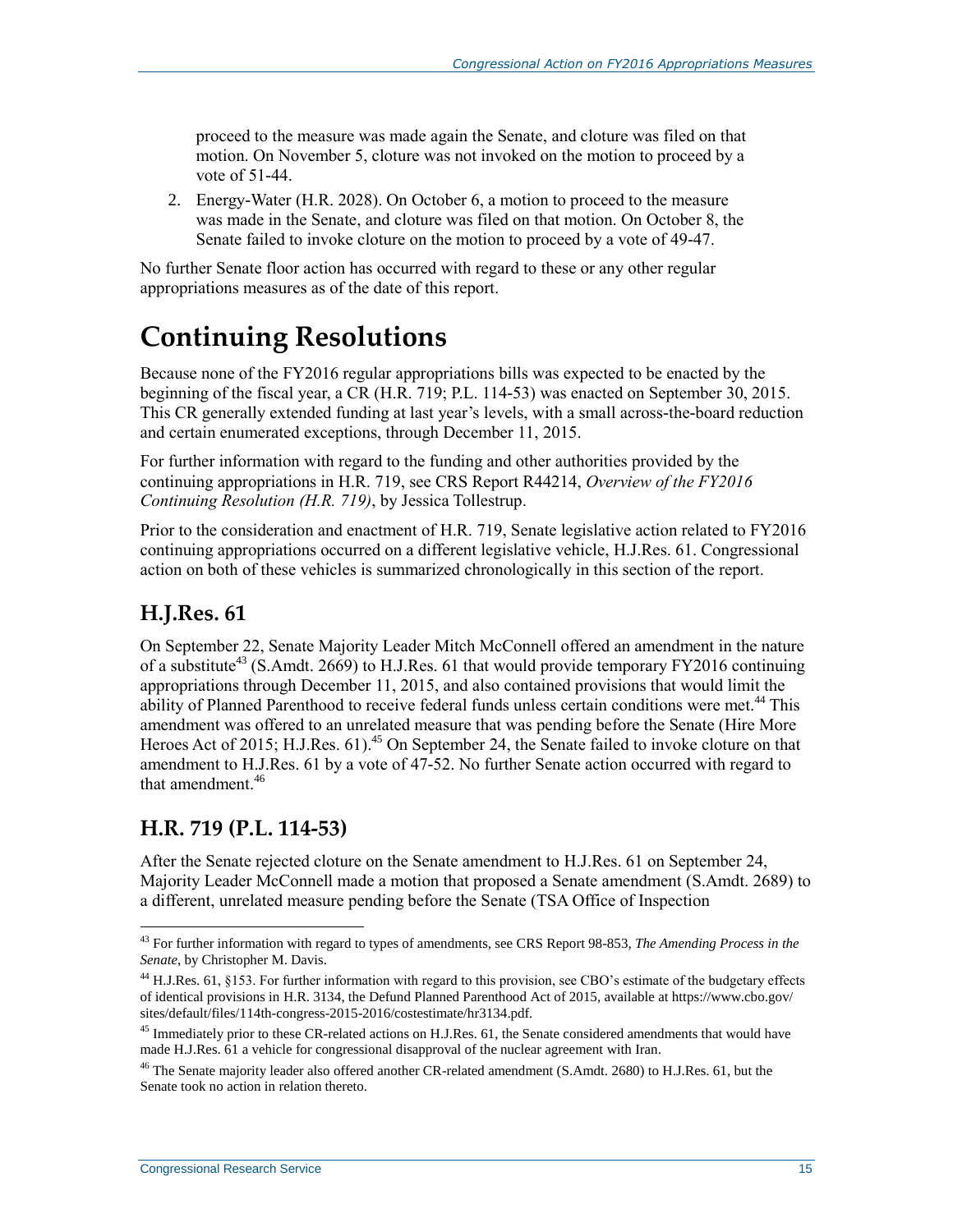Accountability Act of 2015, H.R. 719) and filed cloture on that motion. More formally, the majority leader offered a motion to concur with an amendment (S.Amdt. 2689) to a House amendment to a Senate amendment to H.R. 719.<sup>47</sup> As was the case for the initial CR amendment he offered to H.J.Res. 61, this new Senate amendment contained temporary FY2016 continuing appropriations through December 11. However, this amendment did not include the Planned Parenthood–related provisions that were carried in the initial CR amendment offered to H.J.Res. 61. On September 28, the Senate invoked cloture on a motion to concur with S.Amdt. 2689 by a vote of 77-19. On September 30, the Senate adopted that motion to concur by a vote of 78-20. By a vote of 277-151, the House concurred in that Senate action later in the day, $48$  and H.R. 719 was signed into law that evening (P.L. 114-53).

The Congressional Budget Office (CBO) estimates the budgetary effects of interim CRs on an "annualized" basis, meaning that those effects are measured as if the CR were providing budget authority for an entire fiscal year. According to CBO, the total amount of annualized budget authority for regular appropriations in the CR that is subject to the BCA limits (including projects and activities funded at the rate for operations and anomalies) is  $$1,016.582$  billion.<sup>49</sup>

<span id="page-18-0"></span>Although the total spending in the CR that is subject to the FY2016 statutory limits is equal to the total of those limits, the CR is estimated to comply with the defense limit, but it exceeds the nondefense limit. CBO estimates defense spending in the CR to total \$520.385 billion, which is about \$2.7 billion below the defense limit. Nondefense spending, however, is estimated to total \$496.197 billion, which is about \$2.7 billion above the nondefense limit.<sup>50</sup> As was previously mentioned, however, the earliest that the statutory discretionary spending limits could be enforced is 15 days after the end of the congressional session. This date is likely to occur after the expiration of the CR on December 11, 2015.

When CBO estimated the budgetary effects of the CR and included spending that is effectively not subject to the statutory discretionary spending limits—because it was designated or otherwise provided as OCO/GWOT, continuing disability reviews and redeterminations, health care fraud and abuse control, disaster relief, and emergency requirements—the total amount of annualized budget authority in the CR is  $$1,099.962$  billion.<sup>51</sup>

 $51$  See footnot[e 49.](#page-18-0)

 $47$  For further information with regard to motions associated with amendment exchanges, see CRS Report R41003, *Amendments Between the Houses: Procedural Options and Effects*, by Elizabeth Rybicki.

 $48$  On September 30, the House also agreed,  $241-185$ , to, an enrollment correction resolution. The resolution directed that, when preparing the enrolled version of H.R. 719, the House Clerk add language to limit the ability of Planned Parenthood to receive federal funds. Such resolutions must be agreed to by both chambers for enrollment changes to occur. Since the Senate did not agree to H.Con.Res. 79 prior to H.R. 719 being presented to the President, the changes proposed in H.Con.Res. 79 were not made. For further information on enrollment correction resolutions, see CRS Report RL34480, *Enrollment of Legislation: Relevant Congressional Procedures*, by Valerie Heitshusen.

 $49$  CBO, "H.R. 719, the TSA Office of Inspection Accountability Act of 2015, as Passed by the House on September 24, 2015, with a Further Amendment (SA 2689, the Continuing Appropriations Act, 2016)," September 25, 2015, https://www.cbo.gov/sites/default/files/114th-congress-2015-2016/costestimate/sa2689tohr719.pdf.

 $50$  CBO, "H.R. 719, the TSA Office of Inspection Accountability Act of 2015, As Passed by the House on September 24, 2015, With a Further Amendment (SA 2689, the Continuing Appropriations Act, 2016) Regular Appropriations Only—Excludes Amounts Designated as Overseas Contingency Operations, Disaster, Program Integrity, and Emergency Funding," September 25, 2015, https://www.cbo.gov/sites/default/files/114th-congress-2015-2016/ costestimate/sa2689tohr719.pdf.